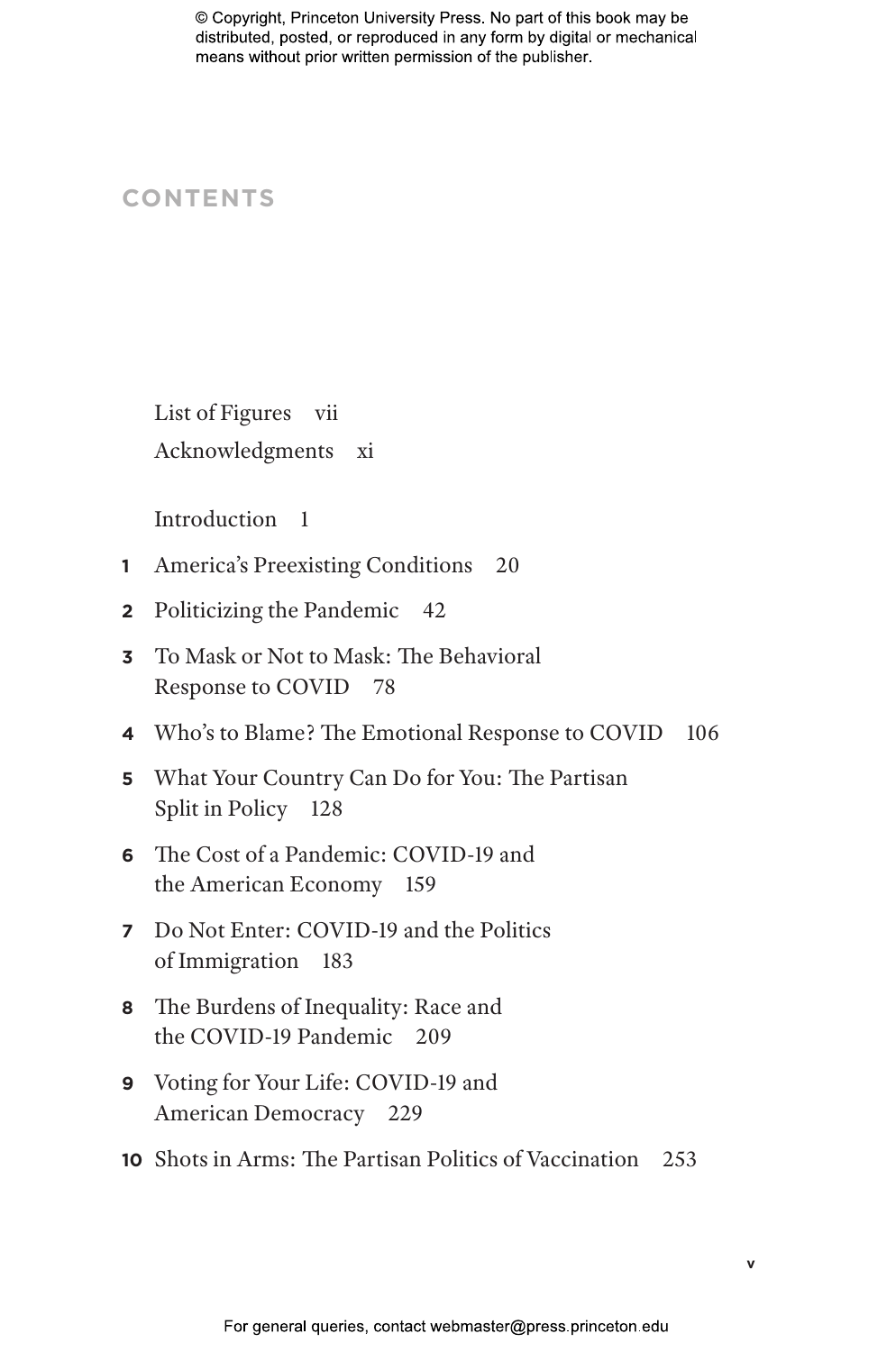**vi** Contents

Conclusion 269 Epilogue 285 Appendix 289 Notes 305 Bibliography 343 Index 373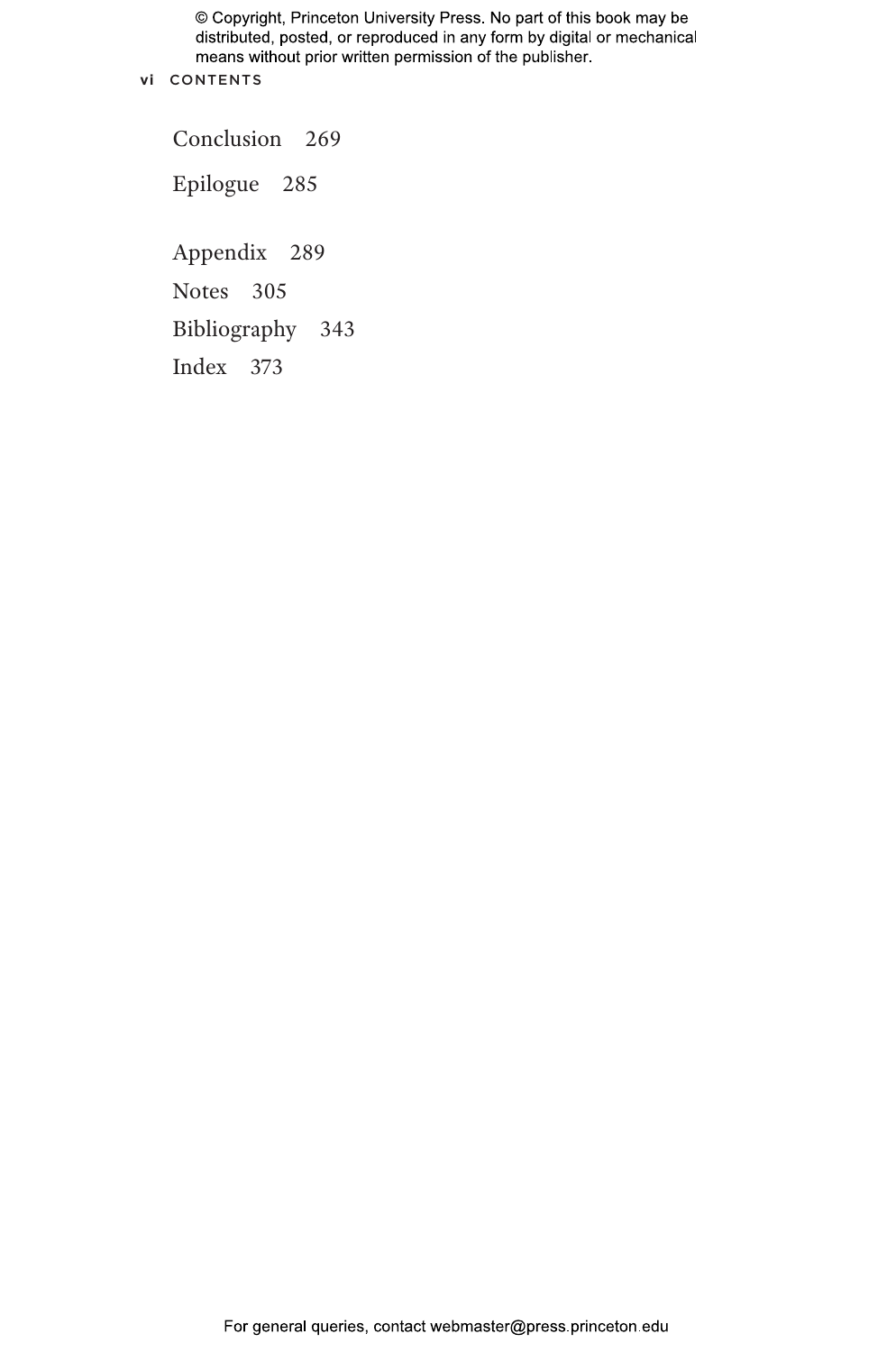# **Introduction**

The floor of the Bank of Oklahoma Center in Tulsa was awash in red, white, and blue. Eager supporters of President Donald Trump were holding signs, wearing "Make America Great Again" hats, and sporting T-shirts with expressions ranging from "Guns, God, and Trump" to "Make Liberals Cry Again." The attendees were young and old but mostly white. Parents brought their children. There were memorabilia for purchase. Everyone inside the arena had their cell phones at the ready, eager to capture moments of the man of the hour.

Inside, it felt like a typical Trump rally. Outside, however, the atmosphere was tense. It was less than a month since George Floyd had been murdered by Minneapolis police office Derek Chauvin, and protesters had mobilized outside the venue carrying signs that read "Dump the Trump," "No Justice. No Peace," and "Defund the Police." Law enforcement was keeping a tight perimeter. Police brandished shields and clubs, and members of the Oklahoma Highway Patrol and National Guard were armed and ready. On the street—in big yellow capital letters—was written "BLACK LIVES MATTER."

But it was not just the presence of protestors that made the rally notable. What was truly exceptional was the timing. It was June 20,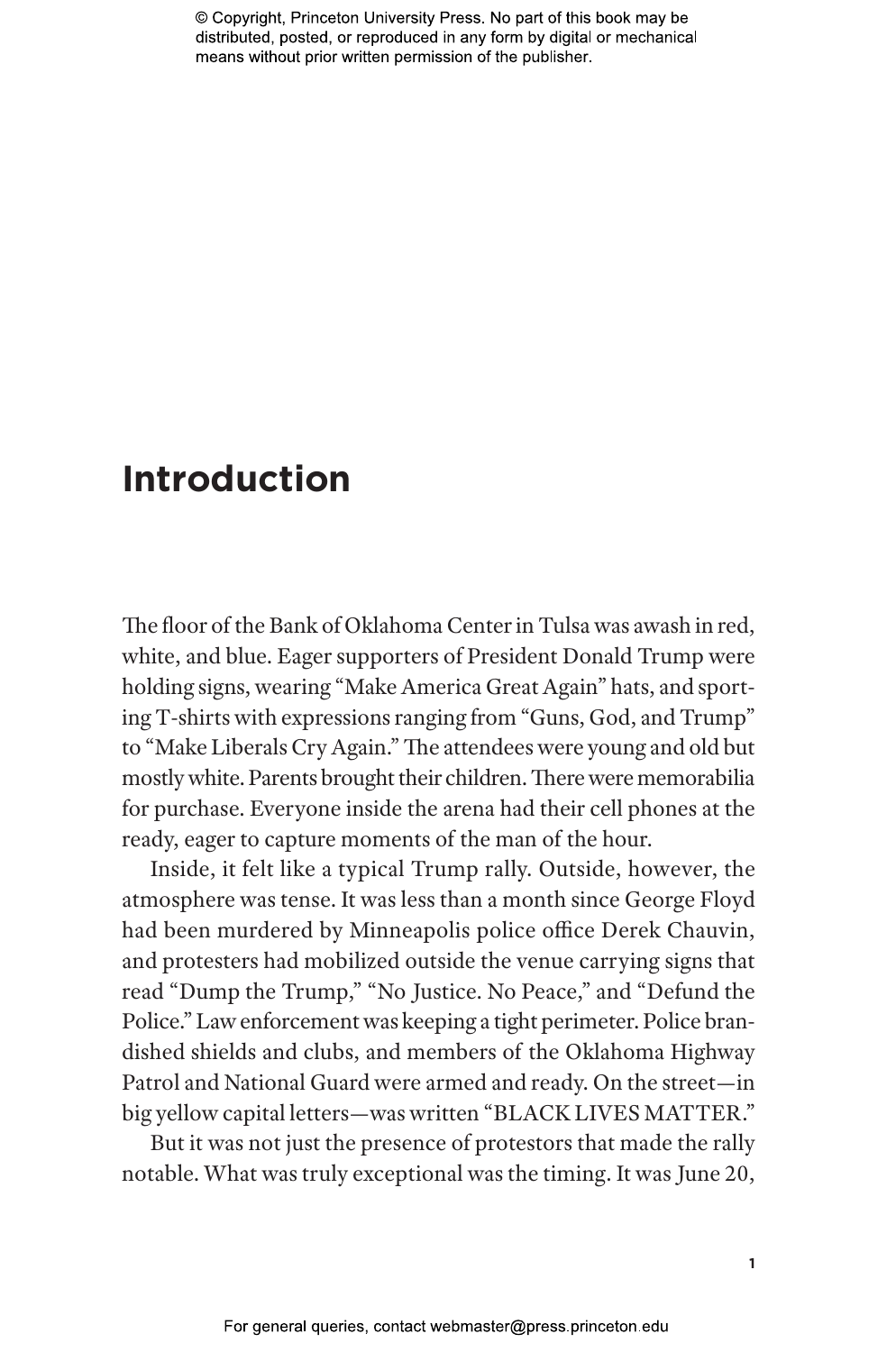#### **2** Introduction

2020, and Trump was having his first in-person campaign rally in four months—in the middle of a global pandemic.

In a typical election year, it would be unheard of for a president to take a four-month break from the campaign trail. This is particularly true for a candidate such as Trump who thrives on crowd applause. But this wasn't a typical year. The United States was in the middle of a global pandemic. The novel coronavirus SARS-CoV-2—commonly known as COVID-19—grew from an infection of zoonotic origin in Wuhan, China, in late 2019 into a public health emergency of global proportions. COVID-19 spreads through respiratory droplets produced when a person breathes, coughs, sings, sneezes, or speaks, and transmission is more likely when people are in close contact with one another, particularly when airflow is poor such as in indoor facilities. COVID-19 infections vary dramatically from person to person. Some carriers are asymptomatic; some experience fever, loss of smell and taste, and shortness of breath; and some end up hospitalized on respirators. And for millions, COVID-19 has proved fatal. The first death from COVID-19 in the United States was recorded on February 29, 2020. By the time of the June 20 rally in Tulsa, that number had reached 115,000 Americans. And by December 2021, over 800,000 Americans had died of COVID-19– related illnesses.

But you wouldn't know the country was in the throes of a public health emergency by looking at pictures from June 20. Almost everyone in the arena was unmasked, and there was no social distancing. Public health officials and experts had warned the campaign against holding an indoor rally, as COVID cases continued to climb in Oklahoma. But here were more than six thousand Trump supporters, coming out to see their president.<sup>1</sup> It wasn't a full house—the arena was only a third full—but Trump was back on the road as if the pandemic was over. During his remarks, he even quipped that unlike him, his Democratic opponent, former vice president Joe Biden, "remains silent in his basement." Biden was like millions of Americans: still at home, still socially distancing, still working online, and still navigating the real uncertainty of life during a pandemic.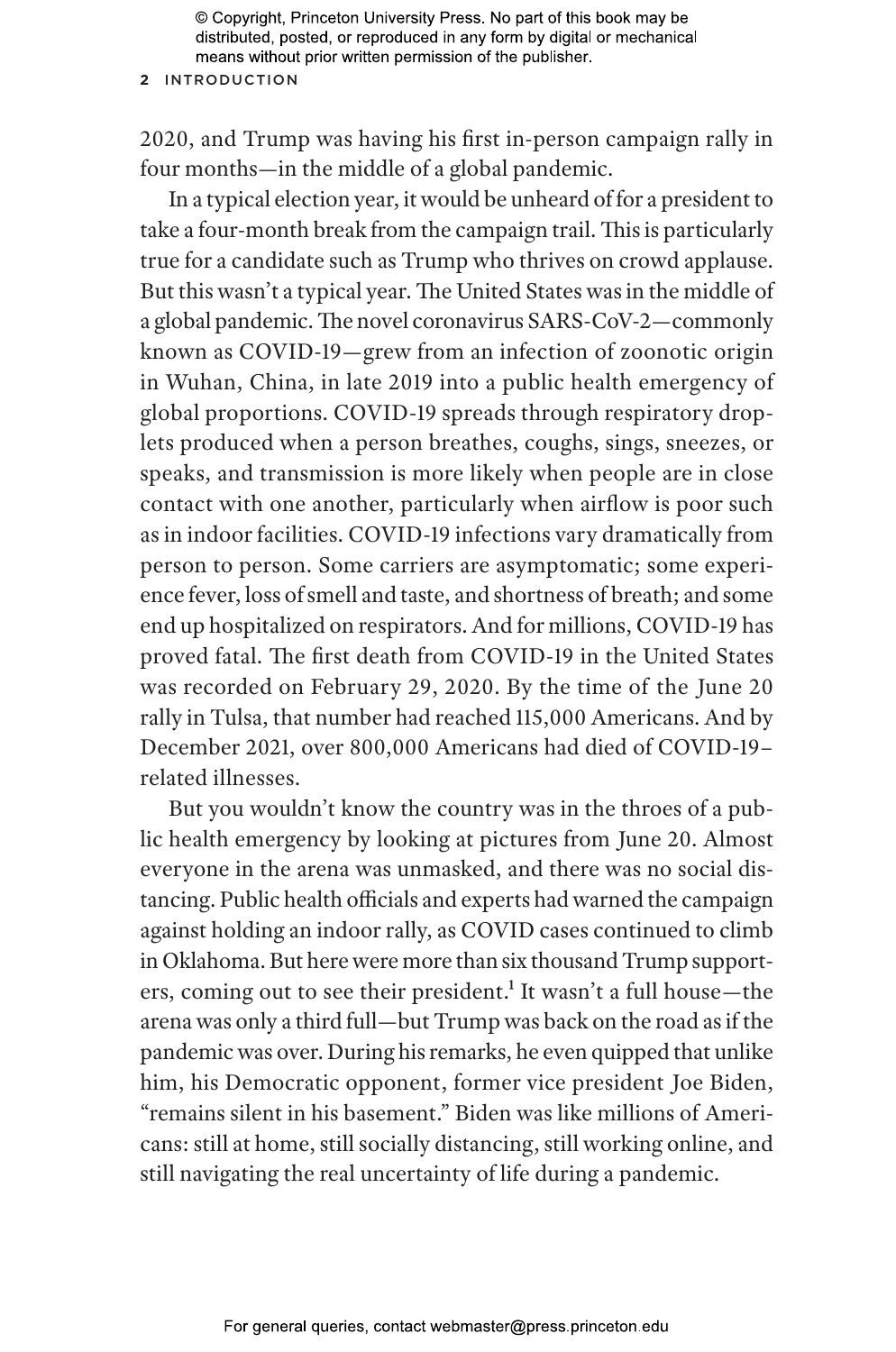# Introduction **3**

Trump's Tulsa rally was a spectacle designed to project strength and "business as usual," confidently flouting public health recommendations and the commonsense precautions adopted by hundreds of millions of Americans during the pandemic. Biden eventually resumed campaigning but only in socially distanced parking lot events, while Trump kept up his in-person rallies, oftentimes held indoors. Republicans even tried to hold a traditional in-person national convention in Charlotte, North Carolina, but were forced to scale back to a hybrid format when the state government refused to allow the event to proceed at full capacity and without face masks.<sup>2</sup>

Tulsa and over a dozen similar campaign events held after would come to be described as "superspreader" events. Eight Trump campaign staffers tested positive for COVID after the rally,<sup>3</sup> and Tulsa health officials noted the rally "likely contributed" to a surge in new COVID cases.4 One study estimated the collateral effect of these Trump superspreader events: nearly 30,000 confirmed COVID-19 cases, likely leading to more than 700 deaths.<sup>5</sup> Trump himself even became a vector. According to White House chief of staff Mark Meadows, Trump tested positive for COVID-19 on September 26, 2020. He then kept up an active campaign schedule for almost a week, knowingly exposing more than 500 people—from fundraisers to staff to Gold Star families to Democratic candidate Biden at the presidential debate in Cleveland, Ohio—before being hospitalized at Walter Reed National Medical Center on October 2.<sup>6</sup> Trump received cutting-edge experimental treatment and walked out of the hospital three days later. Upon returning to the White House, he was photographed immediately removing his mask with a still-active case of COVID-19 in the presence of White House staff. He tweeted "Don't be afraid of Covid . . . Don 't let it dominate your life . . . I feel better than I did 20 years ago!" The same could not be said for the more than 210,000 Americans who had died by that point.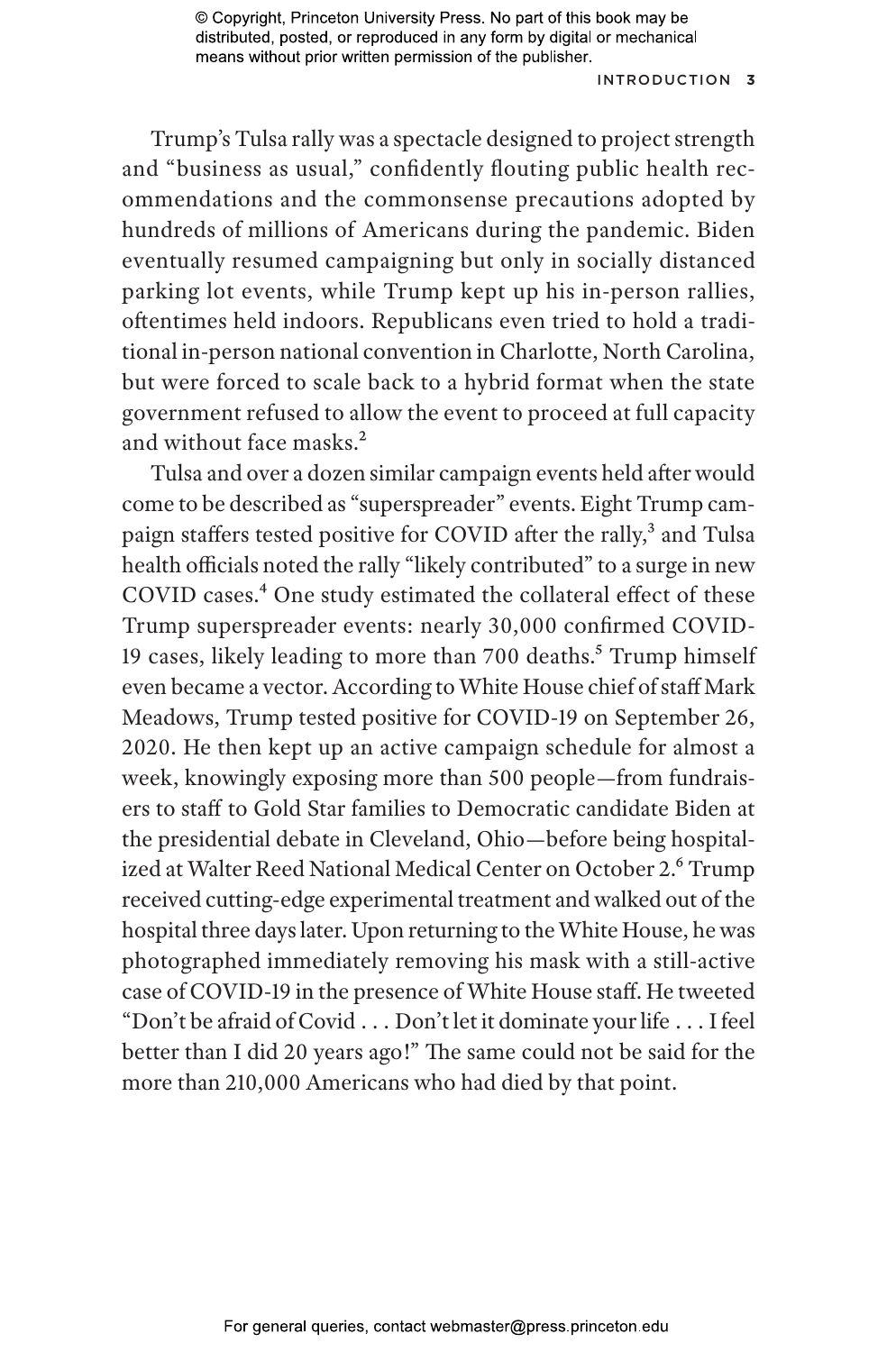**4** Introduction

# **Politicizing a Pandemic**

It is difficult to describe the devastation that the COVID-19 pandemic has wrought in the United States. Rich and poor, red states and blue states, Black and white, coastal and inland, metropolitan and rural—no corner of America was unaffected. The first known deaths occurred in mid-February in Santa Clara County, California.<sup>7</sup> In March 2020 alone, more Americans died from COVID-19 than the number killed in the September 11 terrorist attacks. By the end of April, the death toll surpassed the number of U.S. military personnel who died during the Vietnam War. By December 2020, at around three thousand deaths per day, each day was a 9/11. By June 2021 when just over half of Americans had received at least their first dose of a COVID-19 vaccine, the total number of deaths had passed six hundred thousand. By December 2021, this grim figure passed eight hundred thousand. Even with a vaccine widely available, the United States was still seeing thousands of deaths per week during the last months of 2021—a figure that far exceeds the death toll from the seasonal flu.<sup>8</sup>

The catastrophic death toll of the COVID-19 pandemic in the United States was not inevitable. The novel coronavirus strain— SARS-CoV-2, which came to be called COVID-19 (*CO* for corona, *VI* for virus, *D* for disease, and 19 for the year in which it was first identified)—proved novel in more ways than one. Biologically, it was a deadlier strain of the generic coronavirus. It was also novel in the scope and rate of spread. From the first identified case in Wuhan in December 2019, it spread globally in just weeks. Although deadlier diseases such as SARS and Ebola had seen outbreaks in the previous decades, the scale of the COVID-19 pandemic was unequal to any health crisis in recent memory.

And COVID-19 was particularly novel as a public health emergency. Health is not an inherently polarizing issue—everyone wants to be healthy and for their families to be safe. Diseases such as Alzheimer's, opioid addiction, and cancer do not differentiate between Americans based on their sport allegiances, musical tastes, or partisan preferences.<sup>9</sup> When polio was paralyzing and killing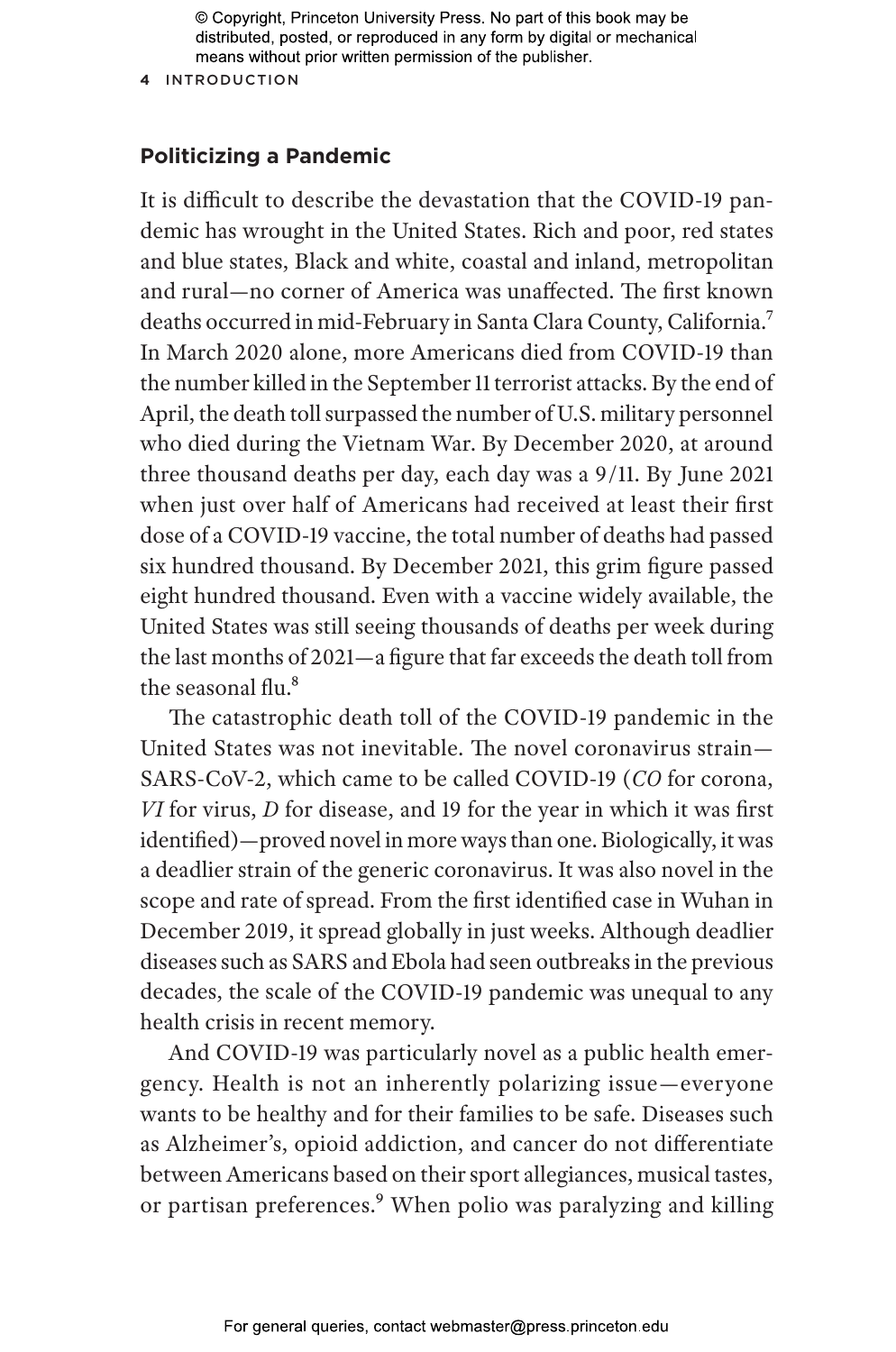Introduction **5**

children in the United States, Americans across the political spectrum sent three million dimes to the White House and helped fund a polio vaccine.<sup>10</sup> And during a public health crisis such as a pandemic, we might expect our differences to fall away as people seek out information about what is happening and how to be safe.11 In the case of COVID-19, that did not happen.

Moreover, as the scale of the crisis became clear, we might have expected that people would pull together to support swift government action to overcome it. Economic crises such as the Great Depression (1929–1933) and the Great Recession (2007–2009) created massive public demand for policies that expanded the scope and size of the federal government to protect citizens from the worst of the financial fallout. Terrorist attacks and military crises have historically increased presidential approval as feelings of solidarity and patriotism grow and criticism from opponents fall away.12 Nowhere was this rally-round-the-flag effect more apparent than after the 9/11 attacks, when "United We Stand" banners hung in American homes and George W. Bush's approval ratings climbed to over 90 percent.13 This coming together, in the case of COVID-19, did not happen either.

The pandemic in the United States was always going to be bad. We can think of the United States as a medical patient with a set of preexisting conditions that make them susceptible to illness. One preexisting condition was a decaying health care system in which insurance company interests played an outsized role in costs and coverage. A second preexisting condition was deep social, economic, and racial divisions that, combined with unequal access to health care, perpetuated structural inequality. The third preexisting condition was President Trump, obsessed with projecting strength to ensure his own reelection, gutting bureaucracies tasked with coordinating emergency responses, refusing to take responsibility for managing the crisis, and nurturing a cult of personality that revolved around his unchallenged authority.

But nothing proved more consequential for deepening the COVID-19 crisis than the fatal comorbidity of partisan polarization. Polarization refers to a tendency of parties, movements, and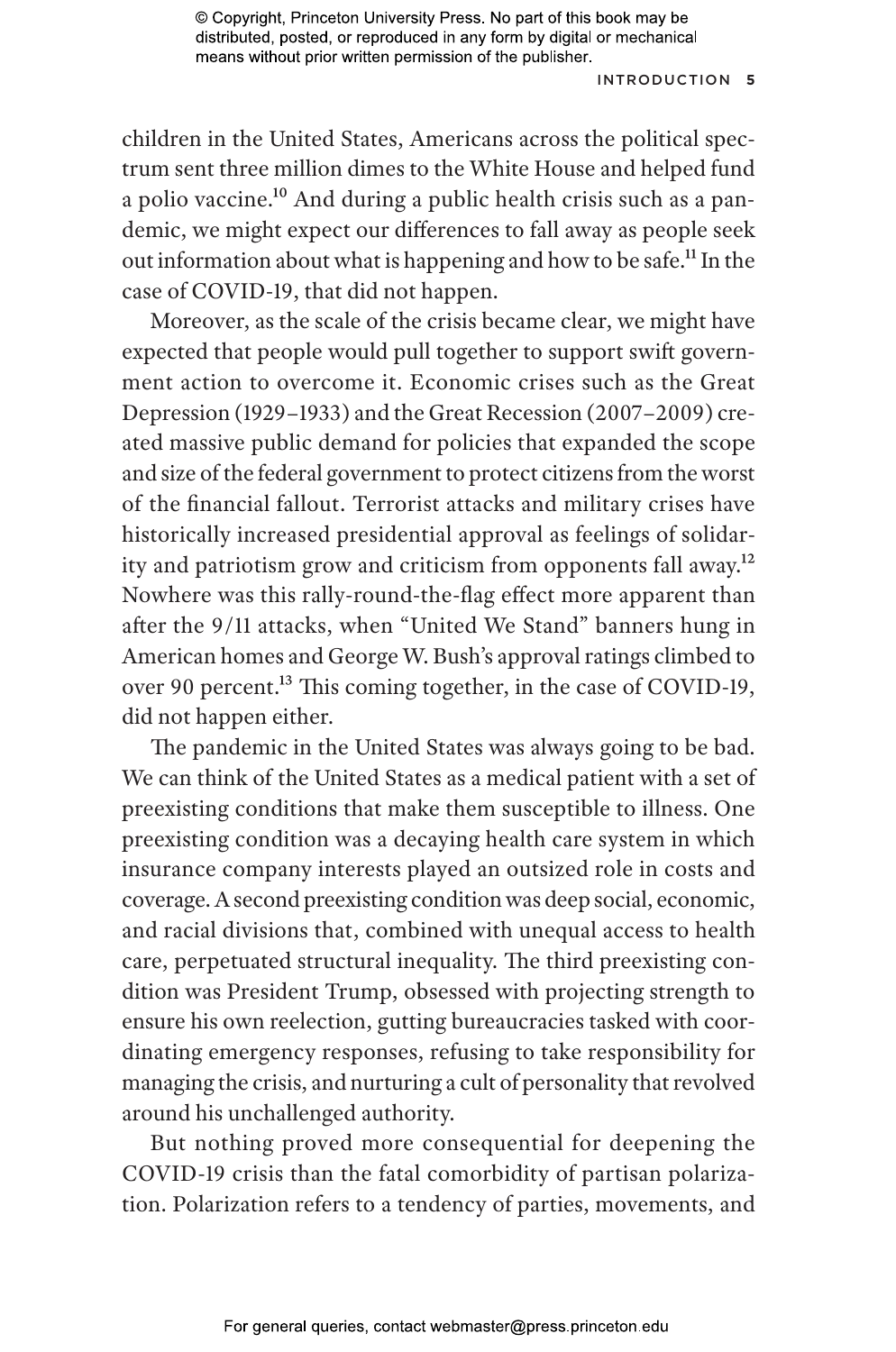### **6** Introduction

individuals to locate themselves on the extremes of a political spectrum rather than in the center. It is the "simultaneous presence of opposing or conflicting principles, tendencies, or points of view."14 Democracy is inherently conflictual and competitive, but polarization distances people from one another, reducing the potential for consensus and, in its extreme form, civility. As political scientists Jennifer McCoy and Murat Somer write, "polarizing politics always carries the risk of taking on a life of its own, eviscerating crosscutting ties and nonpartisan channels for compromise, and becoming pernicious."15

In short, polarization divides the "we" of "we the people" into an "us" versus "them." Individuals flee the center, where cross-group dialogue and compromise take place, and move to the extremes. And in the United States, this centrifugal force is powered by partisanship. Two parties—Democrats and Republicans—divide the American electorate.

In the United States today, partisanship is not merely the candidate you choose or the policies you support. Partisanship in America is a social identity. It is a suite of opinions, experiences, and characteristics that define not just who you vote for $^{16}$  but also, increasingly, *who you are.* Importantly, partisanship is a social identity because it is not just about how you feel individually but also how you present yourself and relate to others, both those who hold the same partisan identity as you (your copartisans) and those who do not (your partisan opponents).

Of course, individuals hold many social identities, including gender, religion, class, education, and personality. But in the United States today, many of these identities are becoming aligned with partisanship.<sup>17</sup> Historically, for example, observant Christians in the United States were core constituencies of both the Republican and Democratic parties. Today, white evangelical Christians overwhelmingly vote for Republicans.<sup>18</sup> Rural Americans have historically voted for both Republicans and Democrats, but today rural whites increasingly align with the Republican Party.<sup>19</sup> For these reasons, political scientist Lilliana Mason describes partisanship as a "mega-identity, with all the psychological and behavioral magnifications that implies."20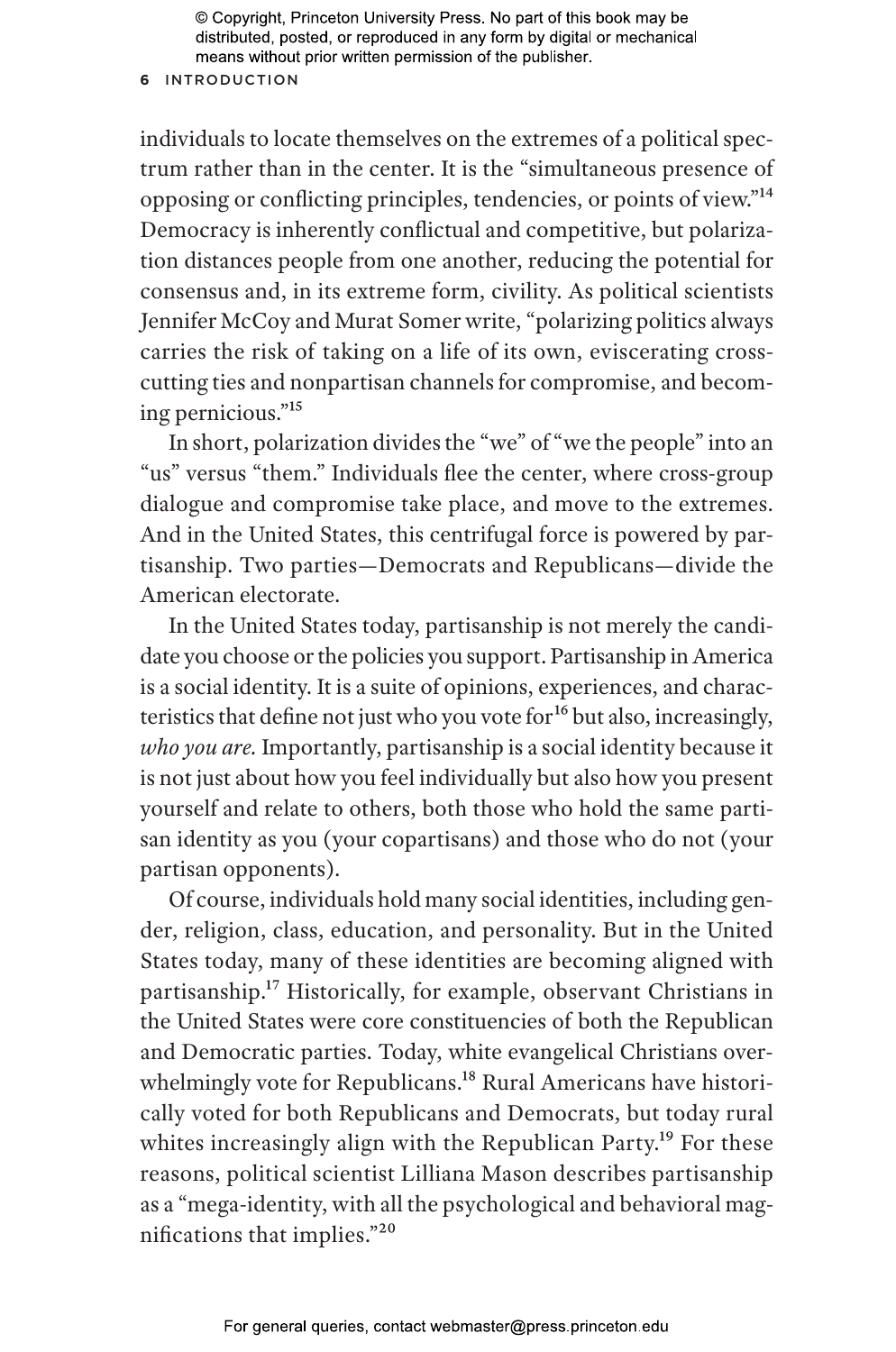# Introduction **7**

When partisanship is a social identity, it connects the idea of *who* is a Democrat or Republican to *what Democrats or Republicans do* and *who they listen to.* For instance, if Americans approached partisanship programmatically—that is, by examining the issues they cared about and seeing which party best espouses them voters would abandon their partisan identity when parties changed their positions. But rather than change or update their partisanship when parties change positions, strong partisans (that is, those who strongly identify with one party) change their positions to match the party with which they identify.<sup>21</sup> There is no better evidence for this proposition than the norm-shattering experience of the 2016 presidential election. The Republican Party, long viewed as the party of American global capitalism, found itself led by a politician who railed against global trade and in favor of protectionism. Once the party changed, so did the preferences of many of its supporters. In other words, Americans remained loyal to their partisan identity rather than to their policy beliefs. This is what political scientist Julia Azari notes is the toxic combination of "weak parties and strong partisanship," the willingness of party members to follow a president and party even as they move away from core principles.<sup>22</sup>

American politics has not always been characterized by extreme partisan polarization. The country's winner-take-all electoral system produces a two-party system in which both Republicans and Democrats must appeal to multiple social groups to form a viable electoral coalition. But whereas once there were ideological differences within parties (e.g., conservative Democrats, liberal Republicans), ideology now so closely aligns with partisanship that liberals vote for Democrats and conservatives vote for Republicans. Even most independents lean toward one party or another and behave in ways that resemble partisans.<sup>23</sup>

Citizens are good at taking party cues because Americans have sorted into partisan social groups that bring their social identities in line with their partisan affiliations.<sup>24</sup> Take again the example of rural white Americans. The process by which rural whites have become a bedrock Republican constituency has two implications. First, rural whites may no longer know anyone who is also a rural white but who is not a Republican. In previous eras, Americans' social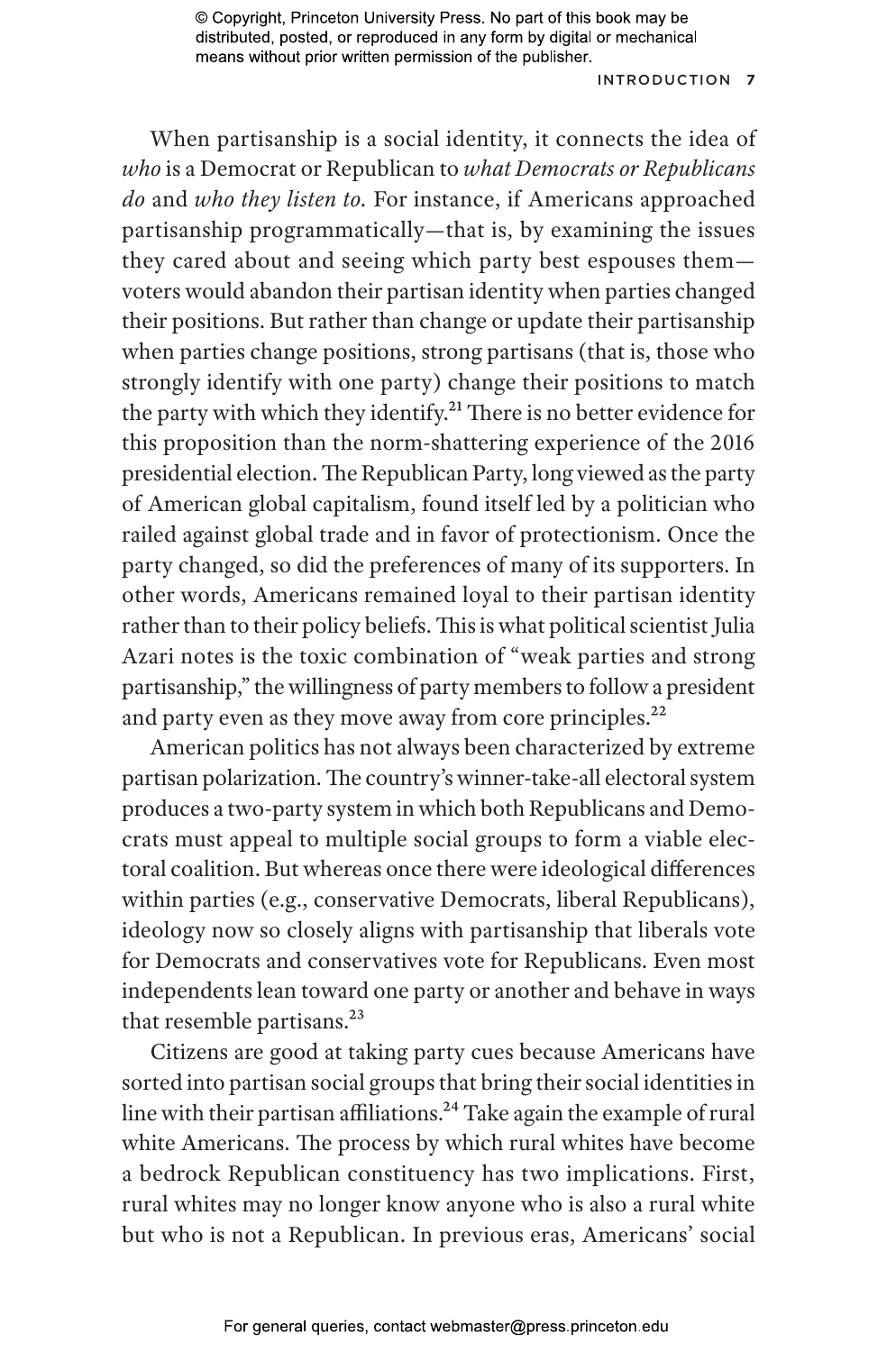### **8** Introduction

worlds included both Democrats and Republicans even if they were all of the same economic or occupational background. These crosscutting social ties were once a key factor in undermining partisan divisions in American society but are now less common and more tenuous.25 Whereas common social and economic bonds once overrode partisan divisions, today Americans on the Left and the Right just do not interact as much as they used to.

The second implication of partisan sorting is more ominous. If partisanship is a "mega-identity" that increasingly aligns with other social identities, then it follows that one can mobilize partisans without appealing to partisanship itself. A campaign that is relatively certain that rural whites share its partisan orientations is just as effective in mobilizing their votes by appealing to their rural or white identity as by appealing to their views on agricultural policy. This also incentivizes politicians to use messages targeted at specific group identities rather than messages that appeal across groups.

Therefore, in the same way that we often hear about red states and blue states, we can think of "red" and "blue" Americans. These aren't just words that describe one's politics; instead, they capture a way of life. For instance, during a colorful interview between Michael Anton, a former Trump national security official, and National Public Radio host Steve Inskeep, Anton identified himself as a "red person" who had formerly been a "blue person."26 A blue person might listen to National Public Radio, drive a Subaru, recycle, watch independent films, support pro-choice politics, and live in a blue state. A red person might drive a truck, watch Fox News, attend an evangelical Christian church, and support Blue Lives Matter. And, as it turns out, red and blue Americans respond differently to a pandemic.

Deep partisan polarization created two pandemic realities in America: one where the pandemic was taken seriously and one where the pandemic was an inconvenience. For many Americans the pandemic meant washing hands, wearing masks, avoiding contact with loved ones, canceling travel, and waiting for a safe vaccine or a proven treatment. For others the pandemic was overblown, mostly a problem for the old and infirm similar to the seasonal flu and certainly not a virus that would require major changes to how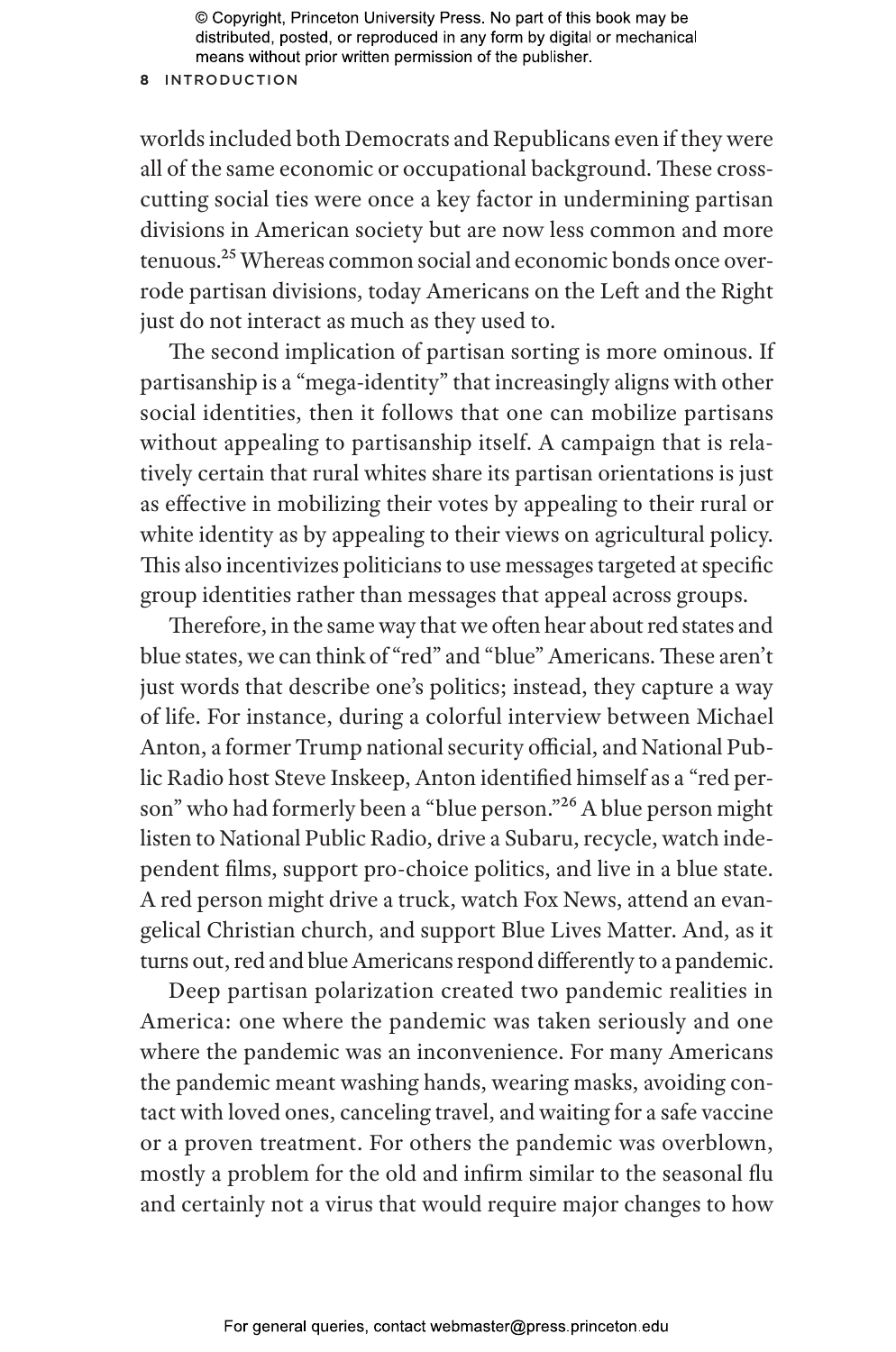# Introduction **9**

Americans lived. Many among this group were skeptical of science and vulnerable to misinformation about the virus and vaccines. The consequences have been tragic, as those who ignore public health guidance have become particularly vulnerable to falling victim to the coronavirus themselves, thus prolonging the pandemic.

When it comes to a communicable virus that requires collective action, partisan polarization undermines a government's ability to respond effectively. At the highest levels of government, polarization made the federal response slower and less effective. Polarization determined which states would receive federal aid, on what terms states would mitigate viral spread, and which children would attend school in person or online. It determined which experts to listen to and who citizens should trust. It determined who wore masks and who did not. It fostered an environment of low trust in government and in each other. In total, partisan polarization produced a public response to the pandemic in which individuals assessed risks, formulated attitudes, and participated in certain health-related behaviors (or not) because of their party identification.

But this was not inevitable. Yes, America faced difficult structural and social preconditions that would make any pandemic hard. Yes, Americans were sharply divided by partisanship at the outset of the crisis. But polarization is not an inevitable barrier to collective action or to a coordinated, effective response to a pandemic. Partisan and other forms of polarization are common around the world,<sup>27</sup> and deeply divided countries such as the United Kingdom, South Korea, and Taiwan did not make partisanship the lens through which to see or experience the COVID-19 pandemic. Partisan divisions may be deeper and wider in the United States than in any other advanced democracy,<sup>28</sup> but this did not make their manifestation in response to COVID-19—over issues ranging from perceptions of the government's handling of the crisis to mask wearing and contact tracing—inevitable.

The crucial factor that differentiates the United States from other high-income democracies is that the Trump administration chose to make the pandemic political. In the early days of COVID-19, there was a cacophony of conflicting messages, both within and between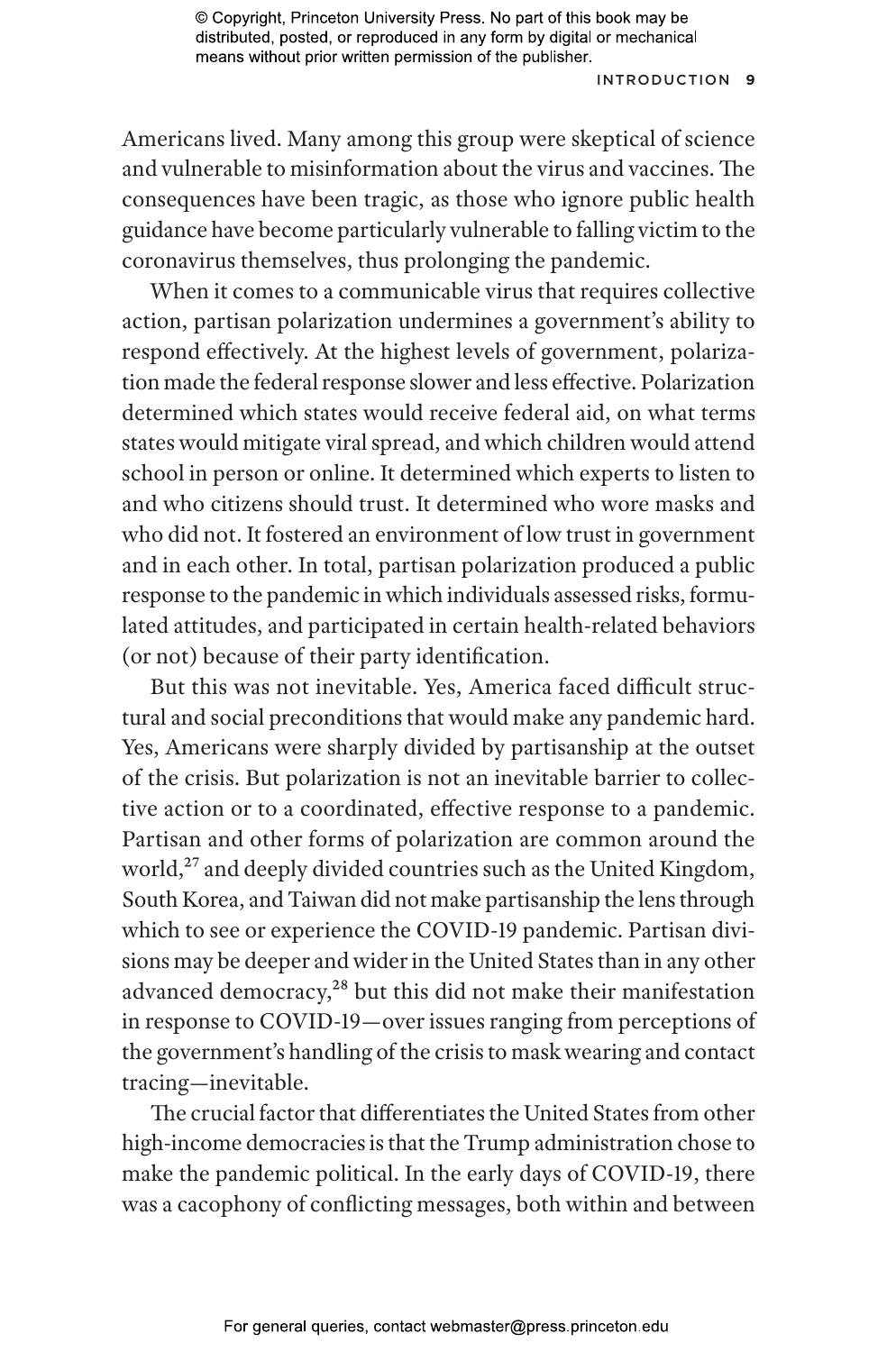# **10** Introduction

the scientific community and politicians, as politicians were figuring out what to do and as scientists continued to learn what the virus was and how it evolved. When people are concerned about health crises, they usually trust medical experts more than political leaders and want to hear from them.<sup>29</sup> These early days were the window of opportunity during which political leaders faced a choice: they could put experts out front and center and assemble a united, bipartisan strategy to combat the virus, or they could choose to exploit partisanship, activating political divisions to further their individual and partisan goals. The Trump administration chose partisanship.

What does it mean to "choose partisanship?" America's national leaders chose to preserve a strong economy in an election year, chose an image of strength over the potentially worrisome look of mobilizing resources early, and chose not to encourage deference to trusted public health leaders. Instead, the president and conservative media publicly and repeatedly disagreed with public health experts about how serious the coronavirus pandemic was and what types of policies could effectively manage it.<sup>30</sup> The active undermining of experts began with the president, seeped into agencies over which he had significant influence such as the Centers for Disease Control and Prevention, was amplified by conservative media outlets, and trickled down to state governors and mayors. And most of all, it influenced the behavior of the millions of Americans who looked to him for leadership.

Having multiple conflicting messages—and an executive who undercuts his own health bureaucracy—meant that Americans had to decide about how to evaluate the threat from the coronavirus and subsequently how to react. Given these conflicting cues, Americans listened to the leaders of their parties. This led to sharp partisan differences in the ways that ordinary Americans responded to the crisis.

This is our argument. The core explanation for America's disastrous response to COVID-19 is partisanship. The Trump administration and its partisan allies chose to politicize the pandemic by associating it with Trump's own fate in office. That decision cast the subsequent response to the COVID-19 pandemic as primarily about partisan politics rather than public health. This partisan response was all-encompassing, touching everything that the pandemic touched,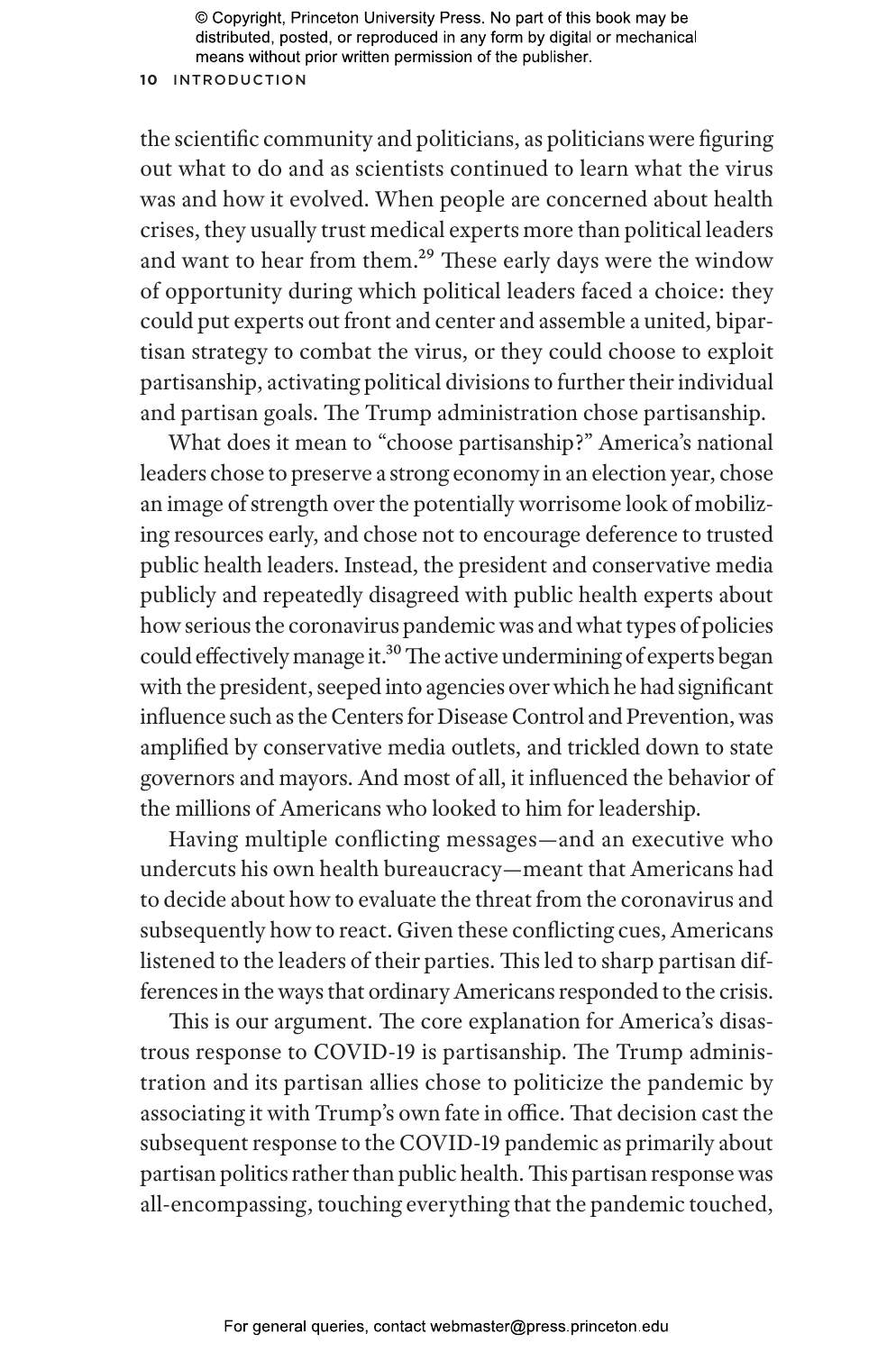### Introduction **11**

from health behavior to policy views to worries about the election that occurred during the pandemic's peak. And as these differences persisted, they metastasized. Partisanship undermined Americans' social solidarity—their willingness to adopt behaviors to protect others and sometimes themselves—and became the core framework through which Americans interpreted and elected officials reacted to the pandemic. Those differences in opinions and the differences in the behaviors that follows have cost hundreds of thousands of American lives. And after two years of pandemic politics the policy landscape is forever changed, as formerly bipartisan issues—such as measles and polio vaccine requirements for schoolchildren and trust in experts—are now politicized like never before.

# **Surveying a Pandemic**

Why did California and Nevada issue stay-at-home orders but neighboring Utah and Wyoming did not? Why was the president of the United States telling Americans that COVID "will go away. Just stay calm. It will go away" while hospitals were at capacity and nurses and essential workers protested outside for protective gear such as face masks? Should we be wiping down our mail with disinfectant? Can I see my neighbor if we're outside and socially distant? Where can I buy toilet paper? Should I wear a mask outside? Are we flattening the curve? How much longer are we supposed to work from home while also supervising our kids in online school? Do you think we're going to have to cancel our summer vacation? Is the government doing all it can to protect me, my family, and my community?

These are questions that we, like all Americans, started to ask in March 2020. As large segments of American economic and social life moved online and at home, we also saw our lives overturned by the force of the pandemic. As political scientists, we were specifically attuned to observing the politics of this shift. And as specialists in political processes and behavior—both in the United States and around the globe—we were paying attention to political information and how our fellow Americans were reacting to it. Despite the suggestion that it "will go away," the early stories of mounting caseloads,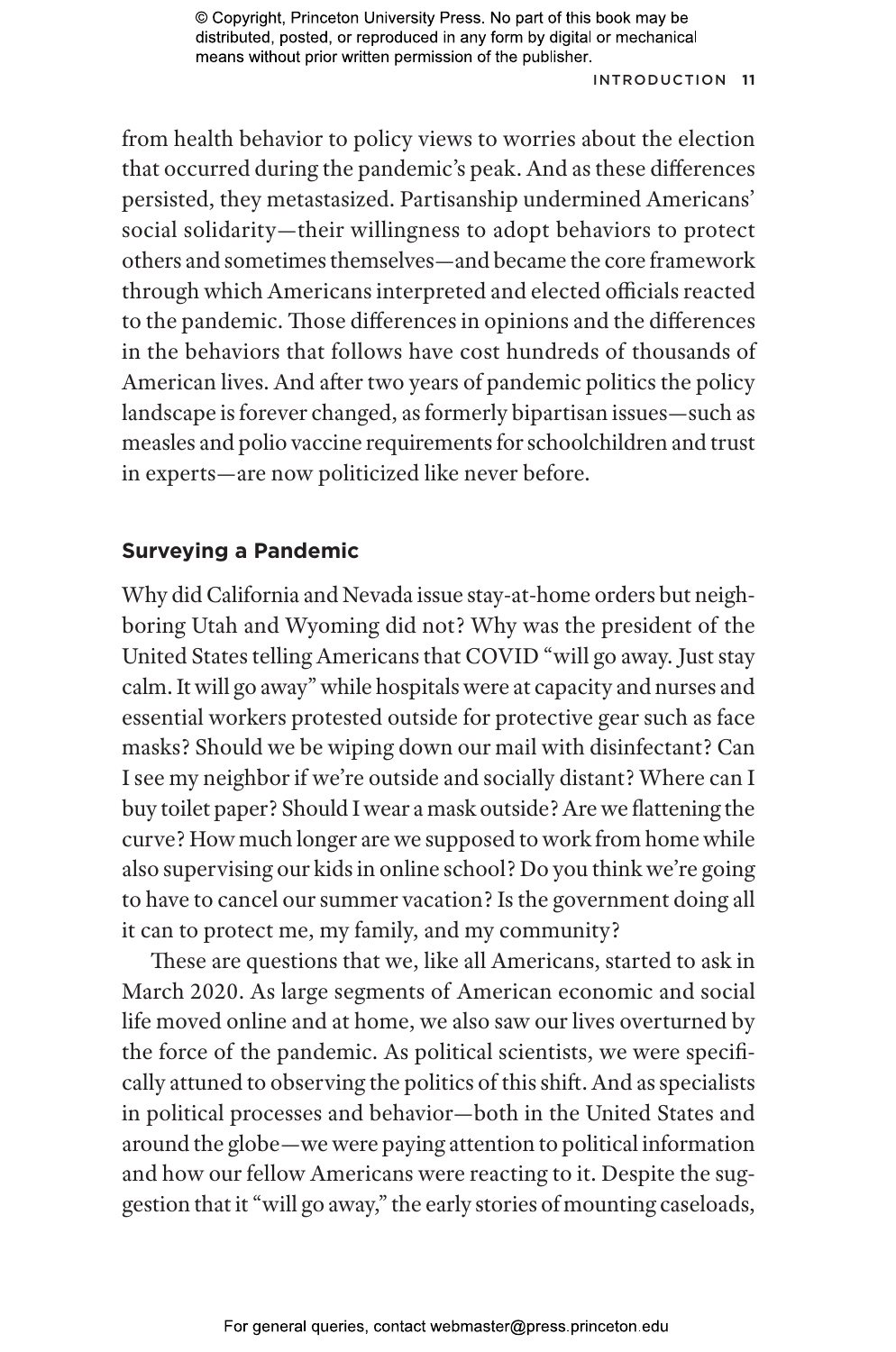# **12** Introduction

overrun hospitals, quarantined citizens, and lockdowns coming out of China and Italy were impossible to ignore.

Recognizing the inevitability of COVID-19 reaching the United States, we decided to pool our skills to study American attitudes and behaviors. Each of us is an expert in a different field of politics: emotions and external threat from terrorism to health scares, mostly in the United States (Gadarian); citizenship and democratic threat, including immigration and electoral interference, mostly in Europe (Goodman); and economic crises and democratic backsliding, mostly in Asia (Pepinsky). Our areas of interest and our existential worries started to blend into the same conversation. We wanted to know who in America shared our worries. We wanted to know if Americans would rally together to fight this collective challenge, or if—as we fearfully suspected from years of research—politics would dominate the U.S. response. And we realized that we could provide a view of the emerging crisis that did not come from the echo chamber of social media or the cacophony of cable news.

Ramping up a large research project to survey Americans on their behaviors and attitudes in response to an emerging health crisis is no small task. Social scientists at federally funded universities are unlike researchers at think tanks and polling firms in that our research plans need to be approved by in-house ethics review committees. In addition, university researchers need to independently obtain funding and coordinate with a contracted survey company to draft up a list of questions. This survey then needed to go into the field, that is, out to our survey respondents. We did all of this in the first two weeks of March 2020. We even wrote down our theoretical expectations about what we thought we might find—specifically, that we would see partisan differences in COVID-19 attitudes and behaviors—and shared them in a public repository. In social science, this is referred to as "preregistering" our research and analysis and is used to increase credibility and reduce hindsight bias. With approval from our ethics boards and emergency funding from the National Science Foundation in a Rapid Response Research Grant, our first survey of Americans launched on March 20 as we ourselves were transitioning to working from home and our kids began learning remotely.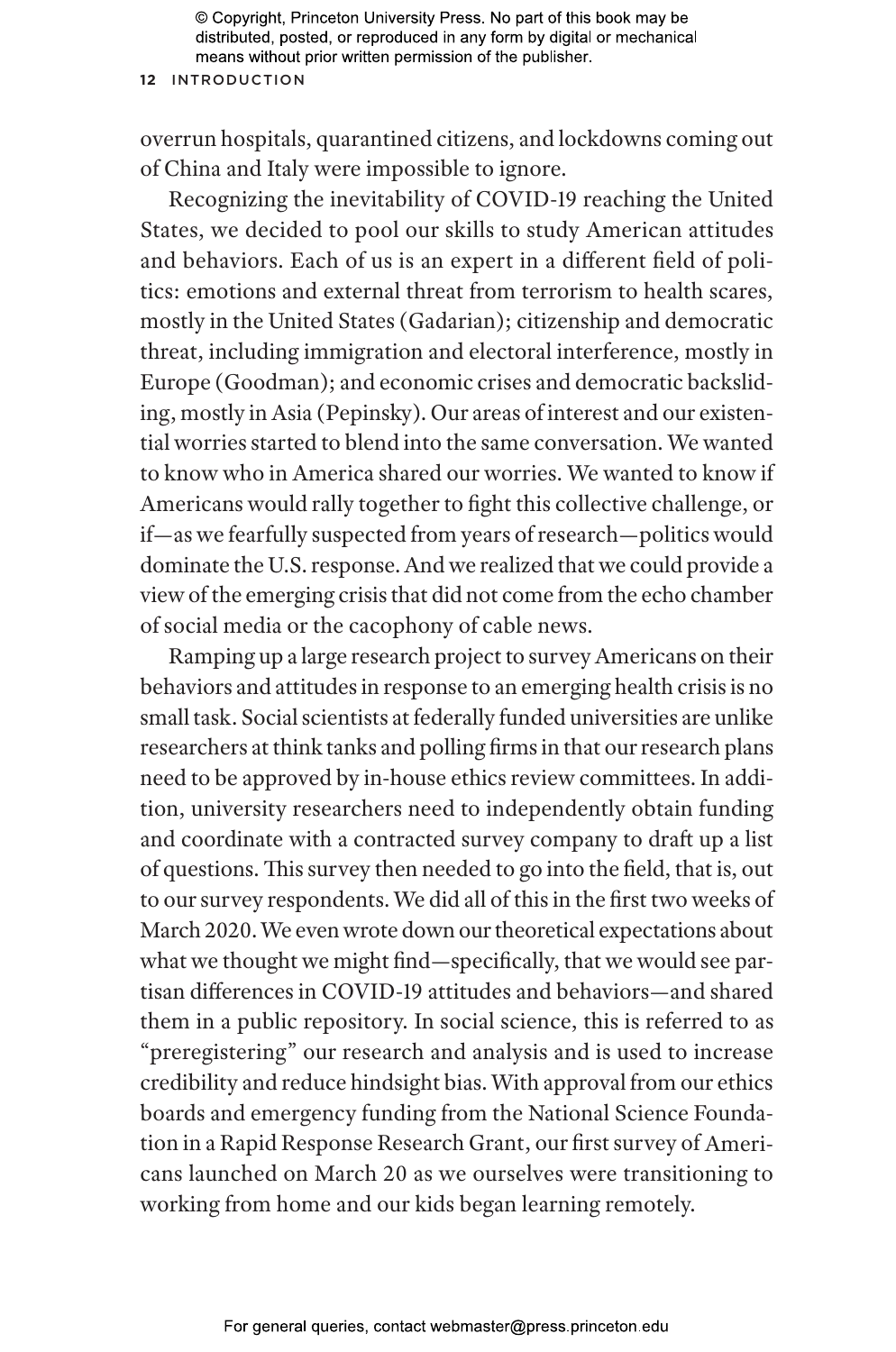

FIGURE I.1. Survey waves

In all, we surveyed ordinary Americans six times, from March 2020 (as states started to lock down, with schools moving to virtual formats and mass cancellation of events) to March/April 2021 (after the inauguration of President Joe Biden and alongside a mass rollout of COVID vaccines). Each wave gives us a different snapshot of America as the pandemic waxed and waned (see figure I.1). We were also able to tap into other events capturing the American public over the year. We could ask questions about, for example, racial justice following the murder of George Floyd (wave 3), the challenges of reopening schools (wave 4), the stakes of the upcoming presidential election (wave 5), and attitudes about vaccines (wave 6). An astute reader might look at this figure and question why we did not have a survey in the field during the peak of the pandemic. For us, the most critical time period was capturing attitudes before the election (wave 5) and after inauguration (wave 6) to see if a partisan change in power produced shifts in policy support or government trust.

At a basic level, our surveys are similar to the standard public opinion surveys released as part of the election cycle. They are designed to be nationally representative, meaning that respondents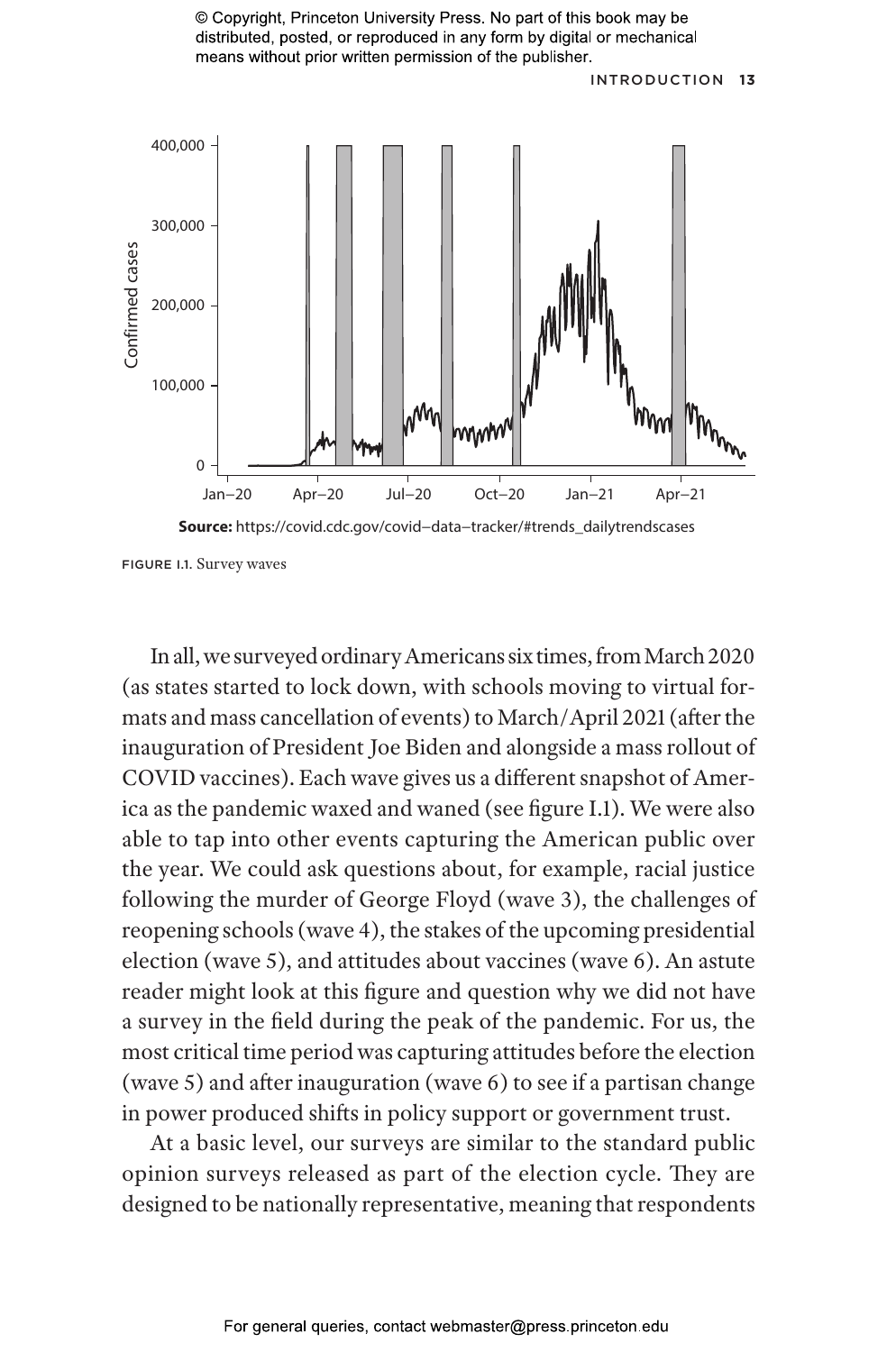# **14** Introduction

are chosen randomly but in ways that ensure they reflect, more or less, all adult Americans. This is important: because our respondents are a random but representative sample of all Americans, we can use our surveys to infer what the American population at large was thinking throughout the pandemic. The idea that a survey sample can be representative of a larger population is the bedrock of public opinion research, and we follow this logic as well.

That said, our surveys differ from the standard election poll in two notable ways. First, they are much larger than standard samples: we started with three thousand survey respondents in March 2020, which is about three times as many respondents as we find in most polls. This gives us a great deal of what statisticians call "statistical power," the ability to identify differences among groups of Americans with a high degree of precision. Smaller surveys can give us an overview of all Americans but might not be powerful enough to detect how subgroups of Americans differ—for example, how attitudes might differ by income, race, or religion. To explore the complexity of Americans' political responses to COVID-19, we need to collect data on more Americans.

Second, unlike standard election polls, our surveys follow the same individuals over time. This is known as a panel survey design. Public opinion research firms normally draw a sample of, say, 1,000 Americans to conduct a poll, and then when they want to conduct another poll, they draw a new sample of 1,000 Americans. Our strategy was to recontact the same people we polled in the first round every time we conducted a new survey round. In this book, we call each of the rounds of surveys a survey *wave*, and our respondents whom we interview multiple times are our *panel* of respondents. Following the same individuals in a panel survey is more costly and time-consuming than drawing a fresh sample for each wave, as the survey firm has to recontact the same individuals and incentivize participation. However, this strategy gives us unparalleled insights into such things as the rigidity or flexibility of beliefs as well as the effect of contextual (e.g., local COVID caseload) or circumstantial (e.g., becoming unemployed) factors over time. In the last survey wave in March/April 2021 (supported by a grant from the Russell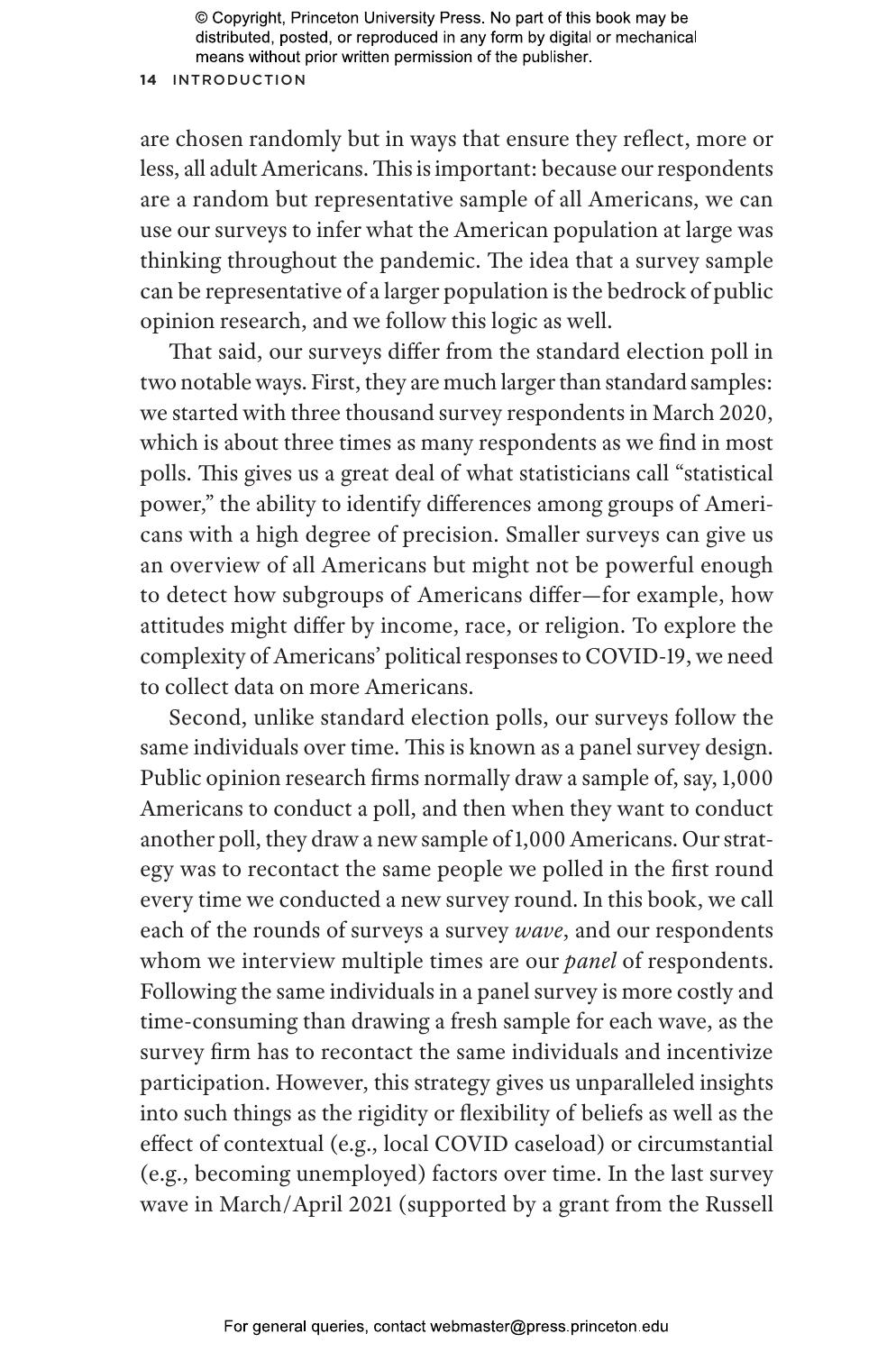# Introduction **15**

Sage Foundation), we added what is called an "oversample" whereby we interviewed an additional set of nonwhite respondents outside of our panel, including 450 Black respondents, 450 Asian American respondents, and 450 Hispanic respondents. These additional respondents allow us to more reliably understand how minority communities fared during the pandemic and what their experiences were with vaccines.

# **Our Roadmap**

In tracing the evolution of health behaviors, attitudes, worries, and policy preferences over the course of the pandemic, we illustrate the early and persistent role of partisanship in shaping individual responses to COVID-19. Despite rising caseloads, uncontrolled spread, and unprecedented loss of life, even taking into account localized factors in an attempt to move away from the national context, partisanship defined both elite and mass responses to the pandemic early on. Once set, the partisan course of the pandemic never deviated.

We develop this argument over ten chapters. Our goal is to produce a definitive account of the politics of the COVID-19 pandemic in the United States, from how it became partisan to the consequences of that choice and from individual worries and policy attitudes to health-related behaviors such as wearing a mask and getting vaccinated. A comprehensive account necessarily begins before the pandemic reached American shores. Chapter 1 sets the stage by describing in detail what we have labeled "preexisting conditions," which we foreshadowed in this introduction. They include a decaying and politicized health care environment, economic and racial inequality, Trump himself, and, above all, partisan polarization. We think of these conditions as time zero, what epidemiologists would describe as the time before an outbreak threshold when a pathogen starts reproducing at high rates.<sup>31</sup> While these factors would make the U.S. outbreak bad, the choice to politicize the pandemic—attaching partisan identity to behaviors and attitudes—made it uniquely worse. Each of these factors on their own would challenge a collective or effective pandemic response; their interaction proved deadly.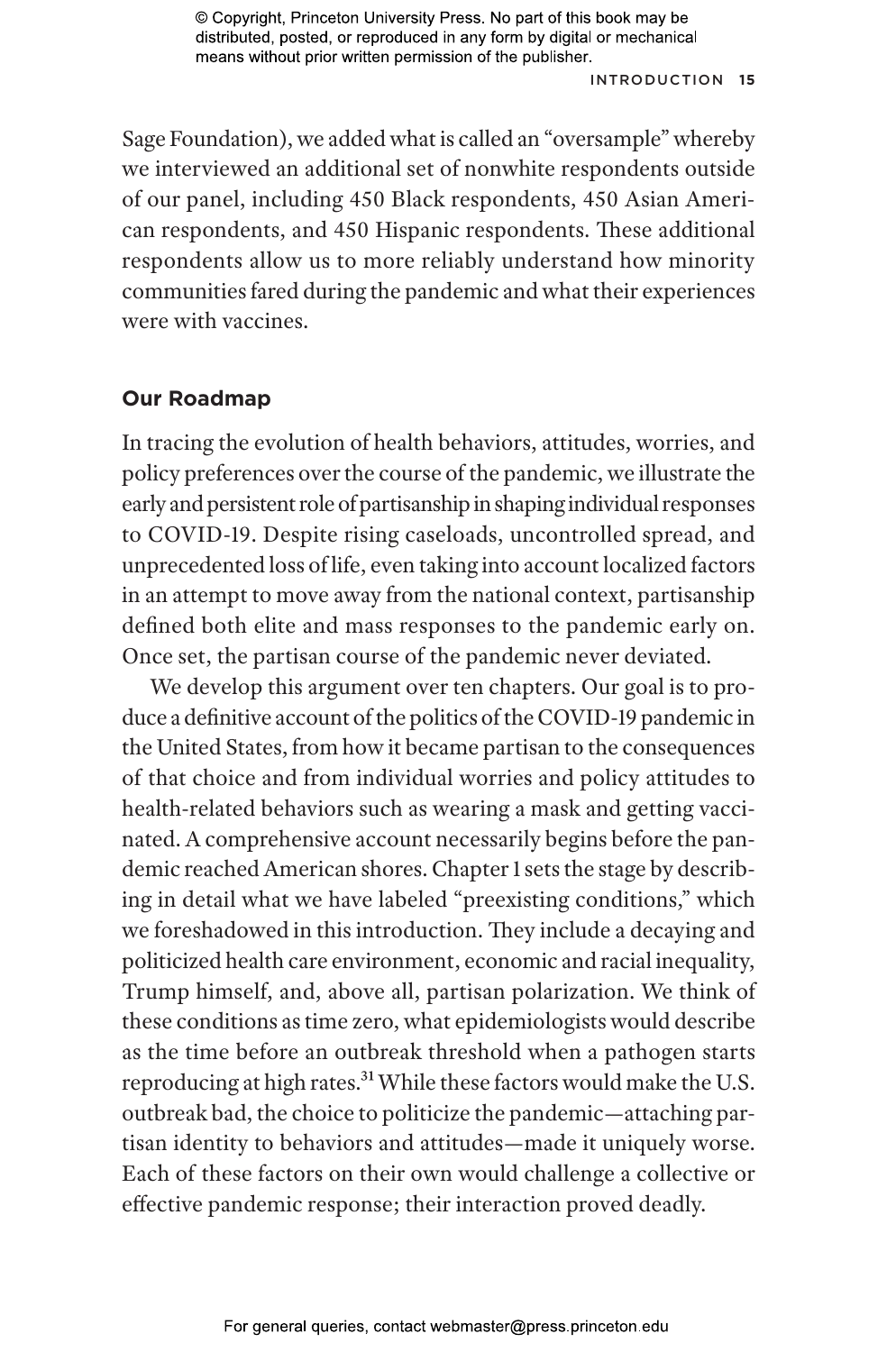# **16** Introduction

Chapter 2 details the onset of the pandemic from January until April 2020. While covering only a short period of time in the long arc of the COVID-19 pandemic, we argue that elite cues, media amplification, and partisan choices in these early critical days were sufficient to permanently affect the trajectory and severity of the pandemic. The series of choices that follow—from early reopenings in the summer of 2020 to Trump rejecting the image of mask wearing even after he became sick with COVID and including differential endorsements and rates of vaccination in red versus blue states—would replicate these early elite patterns. In detailing how the COVID-19 pandemic began to rip through America's communities, we also see how the interaction of preexisting conditions made the American pandemic uniquely worse. Here we draw a number of comparisons to other countries, from the United Kingdom to Brazil, to illustrate how preexisting conditions such as populist leaders and polarization would make for a bad pandemic, but none make partisan politicization inevitable.

Chapters 3 through 10 move from elites and micropolitics to the focus of our analysis: individuals. The partisan pandemic was allencompassing—it affected social, economic, and political attitudes. But it begins with health. In Chapter 3, we ask about basic health behaviors. Who washed their hands more often? Who wore masks? Who stopped traveling? Partisanship was consistently the strongest predictor of these health behaviors; specifically, Democrats exhibited more prohealth behaviors than Republicans. Chapter 4 moves to Americans' worries about the pandemic and the role that emotions play in health behavior and blame attribution. In focusing on these emotional motivations, we see Democrats expressing anger, disgust, and anxiety and more often seeking out information, while Republicans consistently report feeling hopeful.

Chapters 5 through 7 move from individual behavior and emotions to policy attitudes. Chapter 5 begins with health policy: Should the government enforce lockdown measures? Should the government monitor people's movements? Chapter 6 shifts focus to the economy: What effect did COVID-19 and the economic shutdown have on our respondents? How did experiences such as unemployment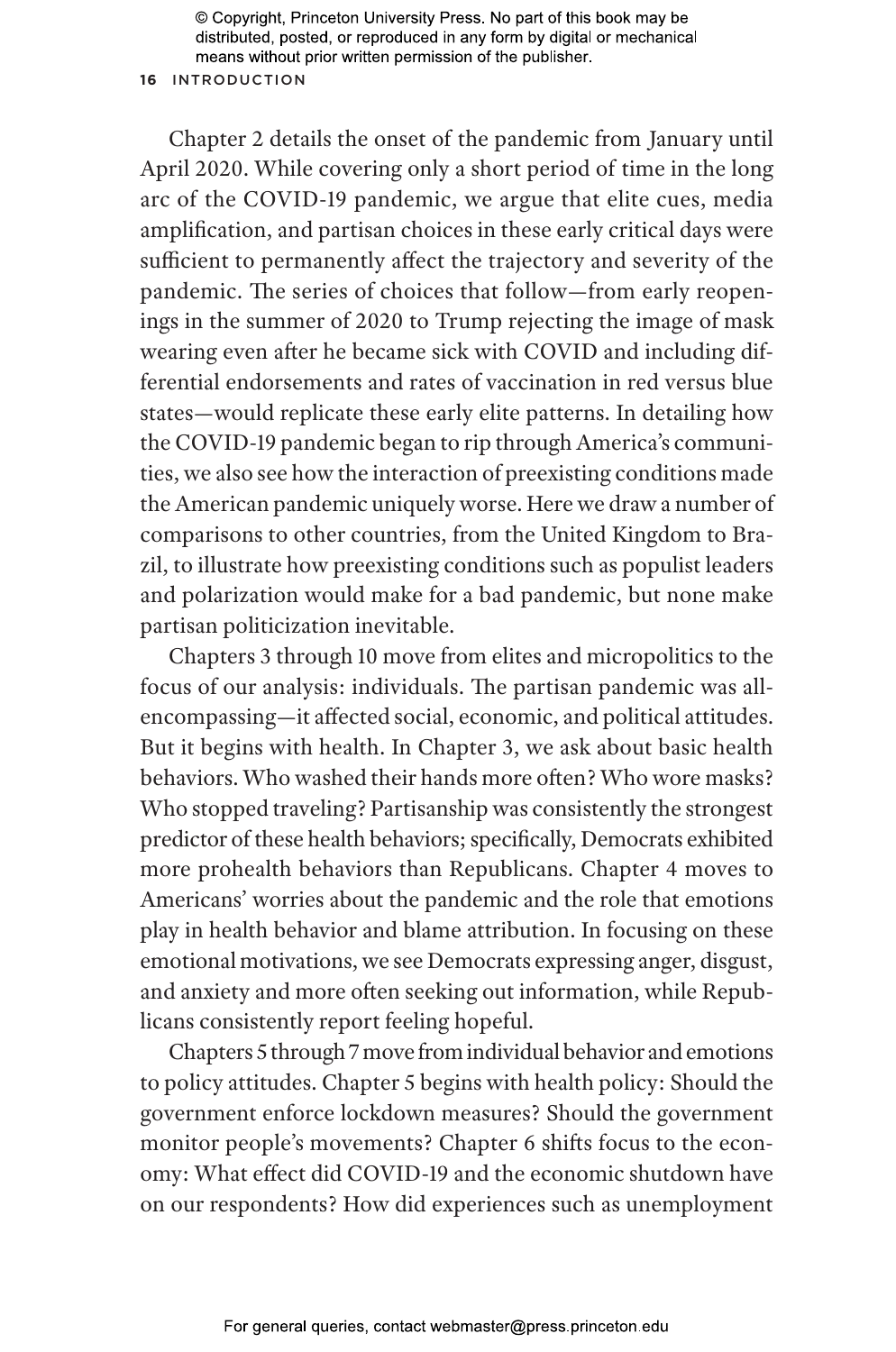### Introduction **17**

affect attitudes about economic policy and government priorities? What should the government do about the economic distress of millions of Americans? Chapter 7 considers immigration policy: Who supports the closure of international borders? Who supports the quarantining of Americans? In each of these policy domains, attitudes strongly divide by partisanship along almost every dimension.

Chapters 8 and 9 situate the pandemic within the context of broader social issues. The pandemic coincided with two of this century's most significant threats to the United States as a liberal democracy: the exposure of rife racial inequality and police brutality in the wake of the murder of George Floyd, and the contested 2020 presidential election. Chapter 8 examines the intersection of the pandemic and race, exposing and raising awareness of the deep inequality in illness and death experienced by Black and other minoritized American communities. This chapter also explores violence against Asian American communities who were unfairly scapegoated as vectors of infection, an injustice that immigrant communities and their descendants often experience during pandemics.<sup>32</sup>

Just as equality of citizens is a core tenet of democracy, so are free and fair elections. Chapter 9 looks at the direct assaults on the integrity and independence of the U.S. electoral system. From unfounded concerns about illegal voters to the reliability of vote by mail, American democracy entered the pandemic on precarious footing, but these claims and conspiracies made it worse. By the time Trump-supporting insurrectionists stormed the U.S. Capitol on January 6, deep wounds had already been inflicted.

Chapter 10 closes out the empirical chapters by turning to the politics of vaccination. Policy experts—and millions of eager Americans—optimistically hoped that the arrival of vaccines would usher in the end of the pandemic. Yet, conservative media figures, antivaccination activists, misinformation campaigns, and enduring holdouts had other plans. In looking at vaccine hesitancy, availability, and incentives, we again see how partisanship shaped vaccine uptake. Failing to reach herd immunity by President Biden's July 4, 2021, goal created fertile community conditions for the new delta variant to develop and take root across America. Here we saw the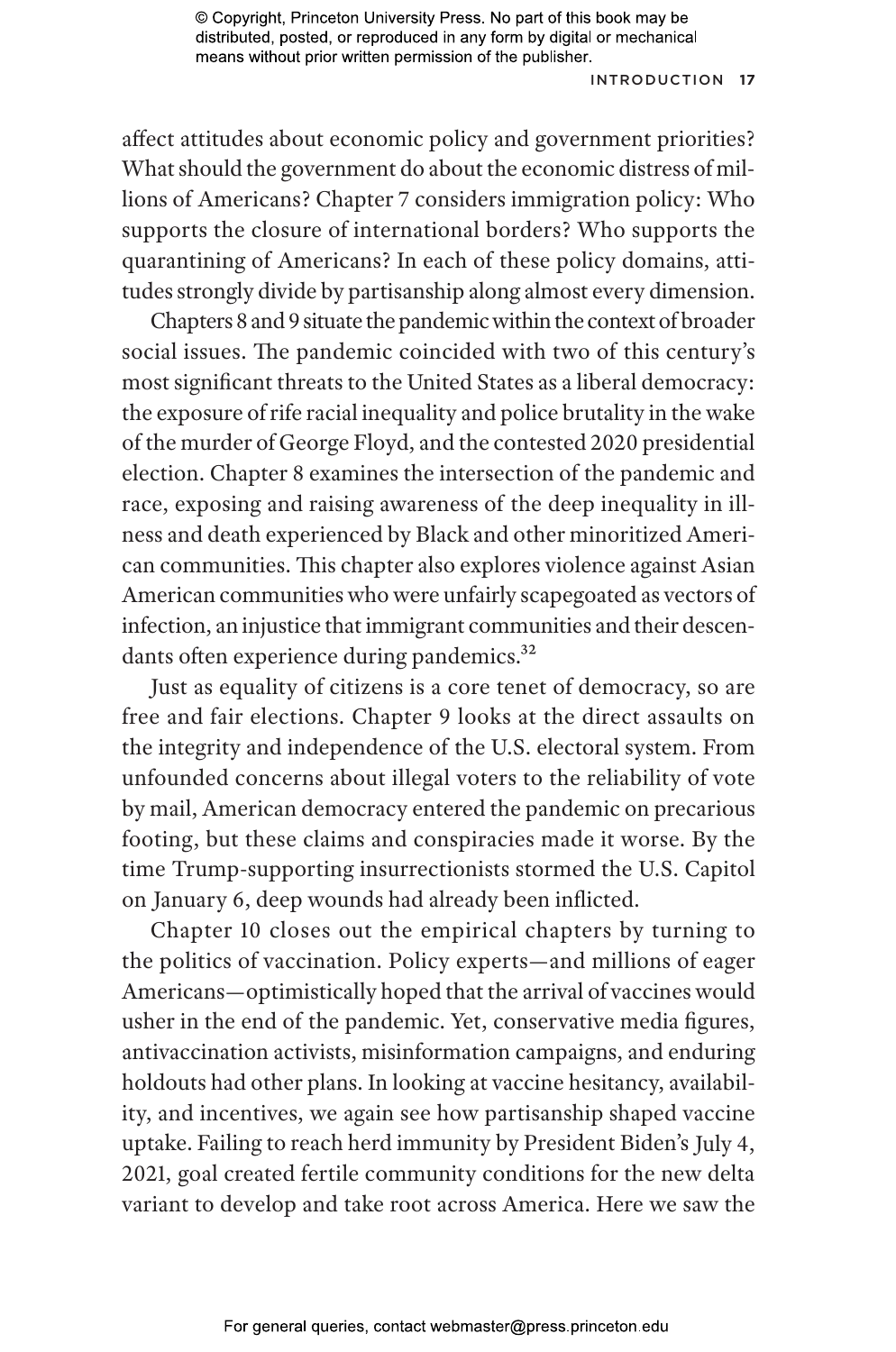### **18** Introduction

most needless but foreseen consequence of a partisan pandemic: large death tolls in Trump-supporting communities despite a widely available vaccine that was found to be highly effective in preventing death.33

In our concluding chapter, we ask a fundamental question: Could it have been different? Our argument throughout is that a partisan pandemic was not inevitable, but was there any point along the way where the country could have changed course? We argue that with different leadership less focused on an electoral logic along with a more robust public health infrastructure, the outcome could have been different and better. Had the pandemic started in a geographic area more critical to Trump's reelection campaign, the response from the White House would have likely been more constructive. What do we learn from this pandemic that may help the country navigate the next threat, be it a health scare, a terrorist attack, or climate change? We chart out lessons for policy makers about the importance of having the perspectives of social scientists in helping to shape reactions to health crises. Masks, vaccines, and rapid tests cannot end the pandemic if a substantial portion of the public will not use them. Social scientists can work with public health policy makers to understand how identities such as partisanship can create powerful barriers to uptake.

The COVID-19 death toll is one aspect of the pandemic that we as a nation have yet to fully reckon with. An art installation on the National Mall in Washington, D.C., in September 2021 displayed almost seven hundred thousand white flags, each representing one American lost to the pandemic. As we finish writing this book (in December 2021) that number has surpassed eight hundred thousand, and the pandemic is still our daily reality. The surge of the new omicron variant means that discussion about off-ramps from mask wearing and resuming normalcy have been put delayed once again. The pandemic is not over.

Another part of the pandemic that we have not reconciled is our truly divided country. Partisanship was not merely a political identity; it was a social identity that saved some and killed others. This is why the U.S. pandemic was so unlike the pandemic in other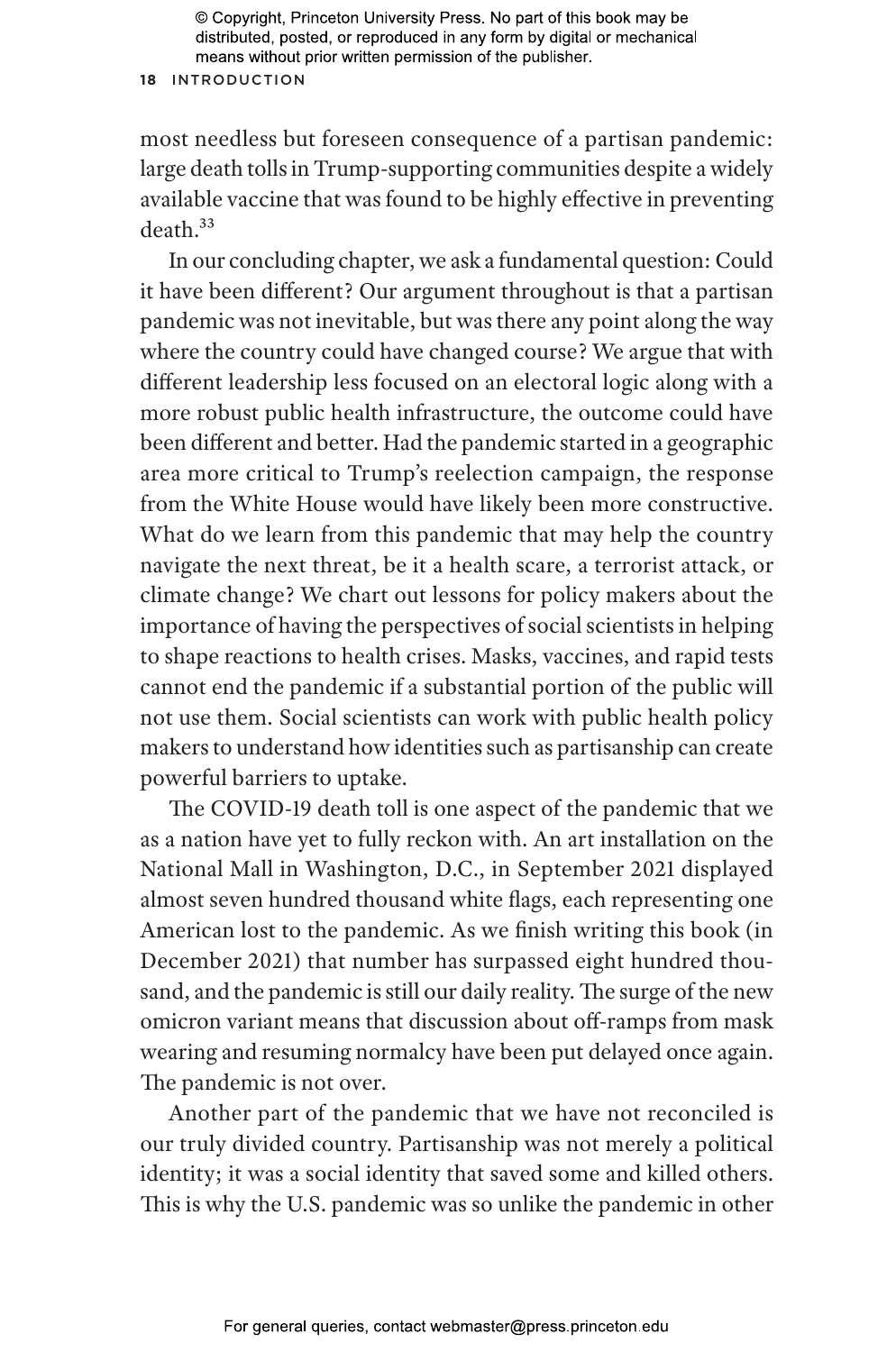#### Introduction **19**

democracies. As our book shows, the partisan divide was set in stone early on and has endured. Across so many attitudes and behaviors, partisanship remains strong and consistent. Partisanship even made the pandemic worse because it politicized every possible solution to COVID-19, from what we wear to how and whether we vote in the next election. And absolutely no solution to a communicable virus will work if it is only adopted by some. The forces that make our political identities strong are the very same that weaken intergroup trust when community needs it the most. With partisan identities more powerful than ever, postpandemic democracy looks more precarious than ever.

The pandemic is still with us. It is represented in the loved ones missing from family dinner tables, the jobs that were never recovered, the symptoms of the so-called COVID long-haulers, the learning setbacks facing an entire generation of children—we could go on. It is also in the guilt and the anger; it is in the mistrust between so-called red people and blue people. We as Americans must understand this pandemic so as to reconcile the past and attempt to move forward together. But it is not something we leave behind. Like the virus, pandemic politics has become endemic too.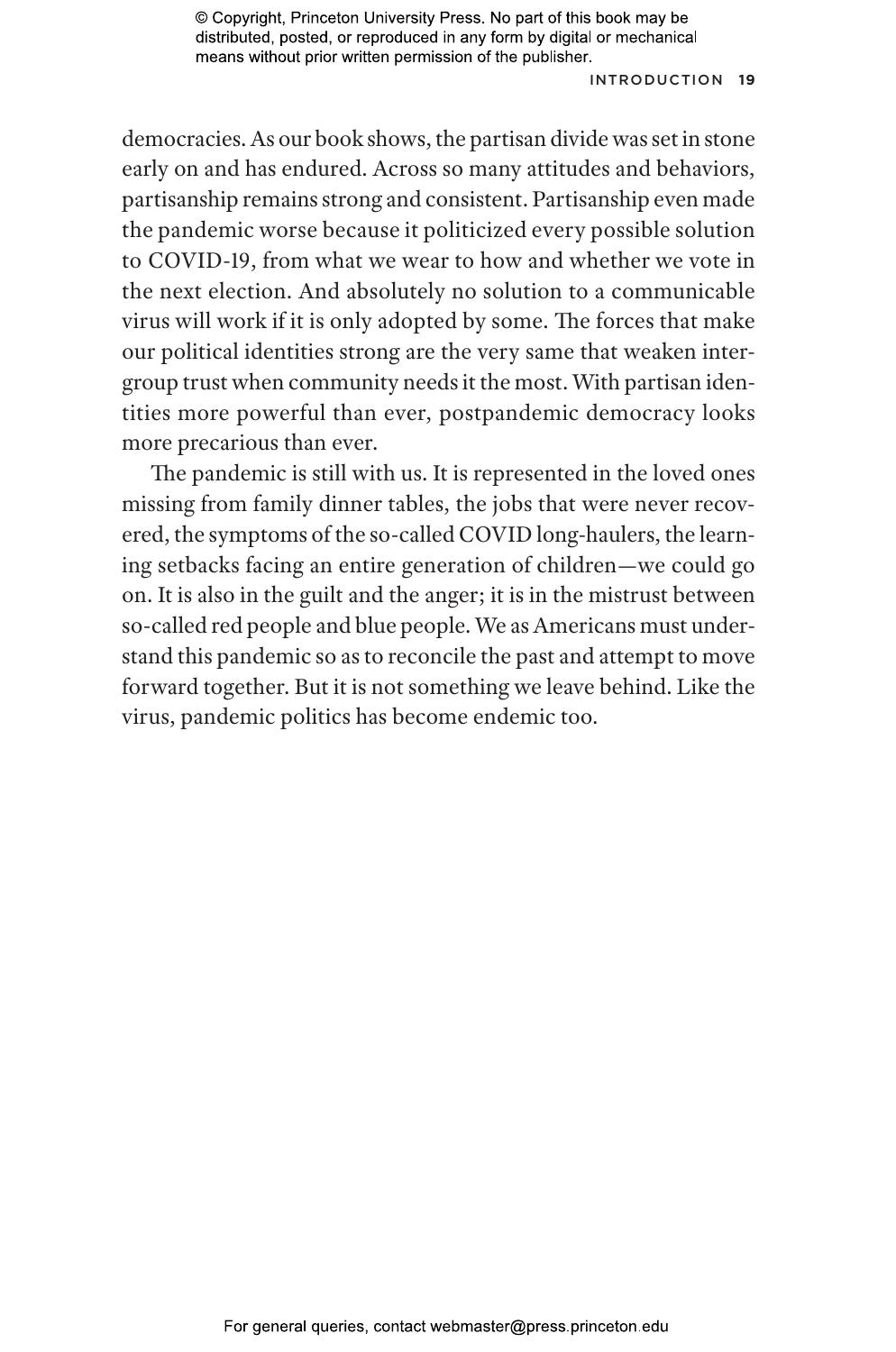# **INDEX**

AAPI. *See* Asian American and Pacific Islander Abbott Pharmaceutical, 129 accountability, 116–17, 120 Acton, Amy, 64 Adams, Jerome, 59 adoption, of health guidance, 79–80 advanced industrialized countries, 139–40, 161–63, *162*, 173, 182 Affordable Care Act, 39–40, 281 age, 134, *135*, *290* AIA. *See* anti-immigrant attitudes American Clinical Laboratory Association, 129 Americans: on authority, 110, 234; behavior dividing, 98; blame apportioned by, 118; borders considered by, 192–93; on citizen, 236–37, *237*; in COVID-19 pandemic, 11–12, 60, 72–73, 78–79, 82–83, 91, 108; on delay, 241–42; election interpreted by, 245–46; elites followed by, 101; emotion of, 127; government judged by, 130; inequality of, 40; interaction avoided by, 83; January 6 insurrection shocking, 250; on liberty, 234; media informing, 66–67; movement protected by, 139; partisanship of, 157, 225, 238–39, 281, 287; polarization dividing, 6, 57, 271–72; precarity of, 168–69; protest mobilized by, 95–96; risk considered by, 146–47, *147*; states compared with, 8; support organized by, 280; testing of, 62, 129; unemployment filed for by, 161; worry of, 111. *See also* Asian American and Pacific Islander; Black Americans; Latinos; white Americans anger, 121–22, *122*, *125* anti-immigrant attitudes (AIA), *206*; of Democrats, 208; entry ban backed

by, 194–95, *195*, 199–200, *200*; high,

partisanship and, 196–97, 200–201;

199–200, 206–7; low, 200–201, 206;

- xenophobia indicated by, 194
- Anton, Michael, 8
- anxiety, 121–22, *122*, *125*
- approval rating, 5, *30*, 30–31
- apps, for contact tracing, 76, 140
- Arbery, Ahmaud, 220, 236
- Arrow, Kenneth, 34
- Arwady, Allison, 204
- Asian American and Pacific Islander (AAPI), 332n17; bias against, 225; business of, 222; hate crime against, 223–24; responsibility of, 223; unemployment of, *164*; on violence, *224*, 223–25; violence against, 222–27, *224*, *226*
- Atlanta, Georgia, 224
- authority, 155; Americans on, 110, 234; charismatic, 27; communities of color suspecting, 260; of government, 136; liberty and, 130, *233*; partisanship revealed by, 234–35; public health communication reinforcing, 282; regulation compared with, 151; support for, *138* Azar, Alex, 50

Baker, Charlie, 43, 64

- ban: on China, 51, 61, 184, 190–91, 197; on immigration, 24–25; movement cut by, 185; support for, *193*, 201, 203; on travel, 37, 53, 61, 184–87, 195, *205*; Trump boasting, 51, 61, 184, 190–91, 197. *See also* entry ban
- Barrett, Amy Coney, 101–2

Beck, Glenn, 256

behavior: Americans divided by, 98; of Black Americans, *88*; confounders explaining, 94; by county caseload, *90*; COVID-19 pandemic influencing, 89–91, *90*; education differentiating, 85–86, *86*; emotion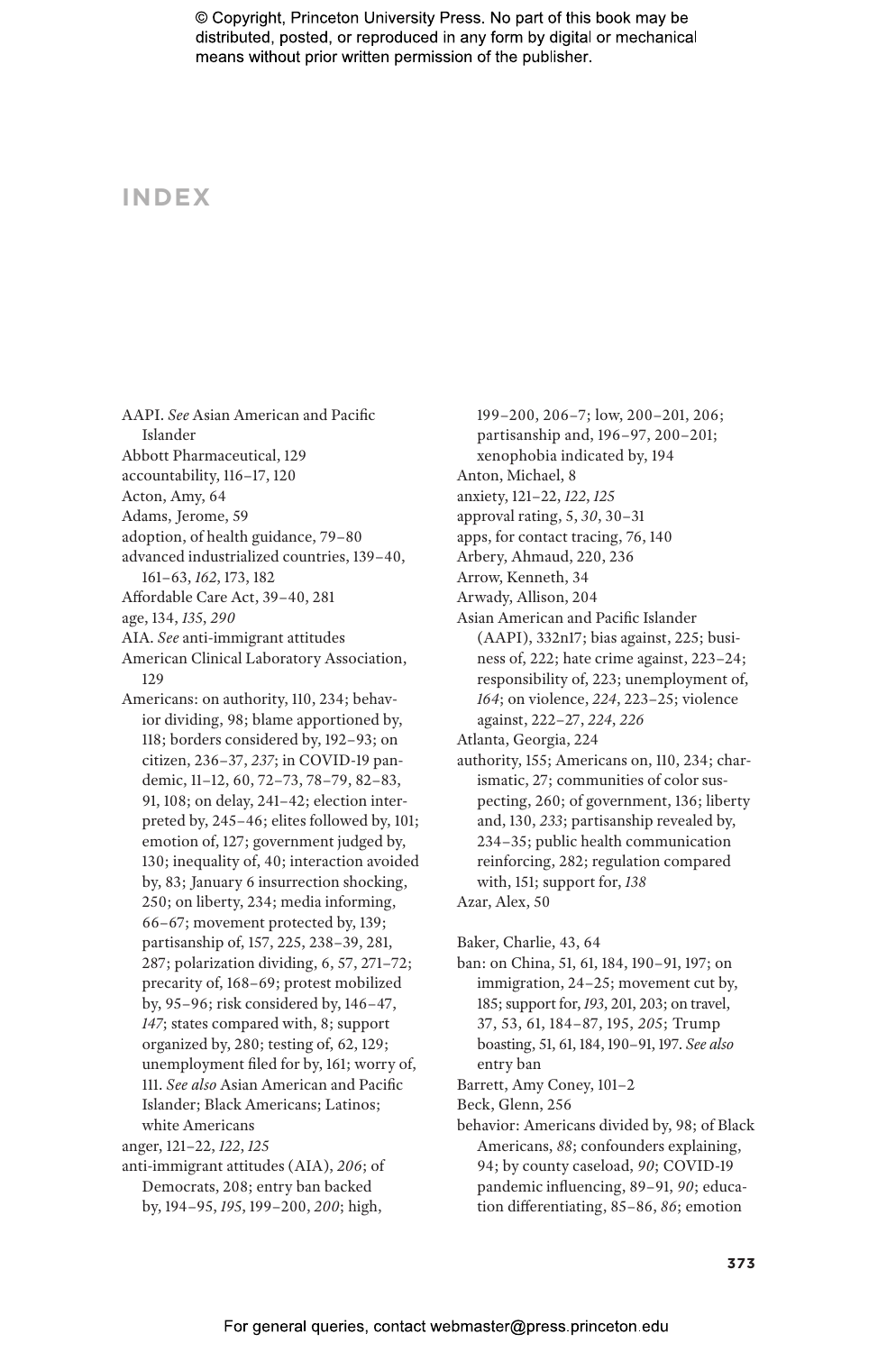**374** INDEX

#### behavior (*continued*)

- explaining, 116, 126–27; by ethnicity, *88*, 88–89; Federal Aviation Administration tracking, 106–7; gender differentiating, *86*, 86–87, *87*; of health, *82*, *85*, *86*, *90*, *92*, 111, 218–19, 294–97, *296*, *297*; income differentiating, 84–85, *85*; of individual, 16, 89; of Latinos, *88*; of men, *87*; observability of, 81–82; partisanship impacting, 80, 91–93, *92*, 96, 280, *296*; about politics, 93; by race, *88*, 88–89, 218–19; risk changing, 83–84, 110; survey of, 12, 81; trust encouraging, 41; of white Americans, *88*; of women, *87*
- Bernier, Marc, 269–70
- bias: against AAPI, 225; in blame, 117, 120– 21; group serving, 117; on immigration, 186, 189; of individual, 189; Latinos disadvantaged by, 189; of partisanship, 117, 120–21, 126; voters impacted by, 117
- Biden, Joe, 2, 13, 17–18, 160; on COVID-19 pandemic, 48; election of, 230, 249; emotion under, 114; Johnson, L., compared with, 280; mask backed by, 103; McEnany referred to by, 256; politics missed by, 270–71; Trump contrasted with, 3, 48–49, 61, 63, 96; vaccination prioritized by, 260, 286; violence addressed by, 225

Birx, Deborah, 60, 274

Black Americans, *291*; behavior of, *88*; COVID-19 pandemic impacting, 169, 211–12, 218; death of, 211; as essential worker, 71; on health, *213*; hesitancy expressed by, 257; incarceration of, 215; inequality impacting, 38–39, 210; without insurance, 214; on legitimacy, *246*, 247; on policy, *180*; population of, 332n18; poverty impacting, 209; on school, *148*, 149; Trump suspected by, 247; trust of, 212–13, *213*; Tuskegee experiment hurting, 36; unemployment of, 163–64, *164*; on urban problem, *217*; vaccination of, 260, *261*, 264–66, *266*, *302–3*; violence and, *224*, 224–25, 236. *See also* Black Lives Matter

Black Lives Matter, 221, 236, 238, 280

blame: Americans apportioning, 118; bias in, 117, 120–21; for coordination, 117–18; credit contrasted with, 123; emotion shaping, *122*, 125–27; partisanship guiding, 116, *119*; politics of, 107; Trump and, 63, 119

Blanco, Kathleen, 117

- Bolsonaro, Flavio, 74
- Bolsonaro, Jair, 74–75, 252, 317n112
- borders: Americans considering, 192–93; closure of, 190–97; domestic, 186–87; restriction at, 186; Trump controlling, 183–84, 190–91
- Brazil, 73–74, *202*, *203*
- Brexit, 47
- Bump, Phillip, 94, 101
- Bush, George W., 188; approval rating of, 5, 30, *30*; GDP under, *31*; unemployment during, *162*, *164*, *165*
- Bush, Jeb, 275
- business: of AAPI, 222; closure of, 159–60; small, 159–60, 222; survey on, 155–56, *156*

Buy American and Hire American, 183

campaign, 3; positive, 282–83; by president, 2; public health, 255; by Trump, 96–97, 177; for vaccination, 268 "Cancel Everything" (Mounk), 142 cancellation, 60–61, 142–45, *143*, *145* CARES. *See* Coronavirus Aid, Relief, and Economic Security (CARES) Act Carlson, Tucker, 123, 145, 259 Casey, Christine, 278 Castile, Philando, 236 Cavuto, Neil, 272 Centers for Disease Control and Prevention (CDC), 10, 29, 36–37, 52, 79, 132; independence of, 278 Chauvin, Derek, 220, 236 Cheney, Dick, 76, 103 Cheney, Liz, 103 China, *200*, *203*; ban on, 51, 61, 184, 190–91, 197; COVID-19 pandemic in, 20, *202*; expert concerned by, 46; Google Trends on, 198, *199*; lockdown in, 62; masks made by, 42–43; PPE exported by, 68; travel to, 50–51, 53, 61, 190–91; Trump referencing, 48, 173–74, 184, 190–91, 223 Clinton, Hillary, 275 closure: of borders, 190–97; of business, 159–60; of school, 56, 56, *147*, 148–49; support for, 147–48 Collins, Susan, 101 contact tracing: in advanced industrialized

countries, 139; apps for, 76, 140; Democrats on, 140–41; government implementing, *141*; movement compared with, *141*; Republicans rejecting, 274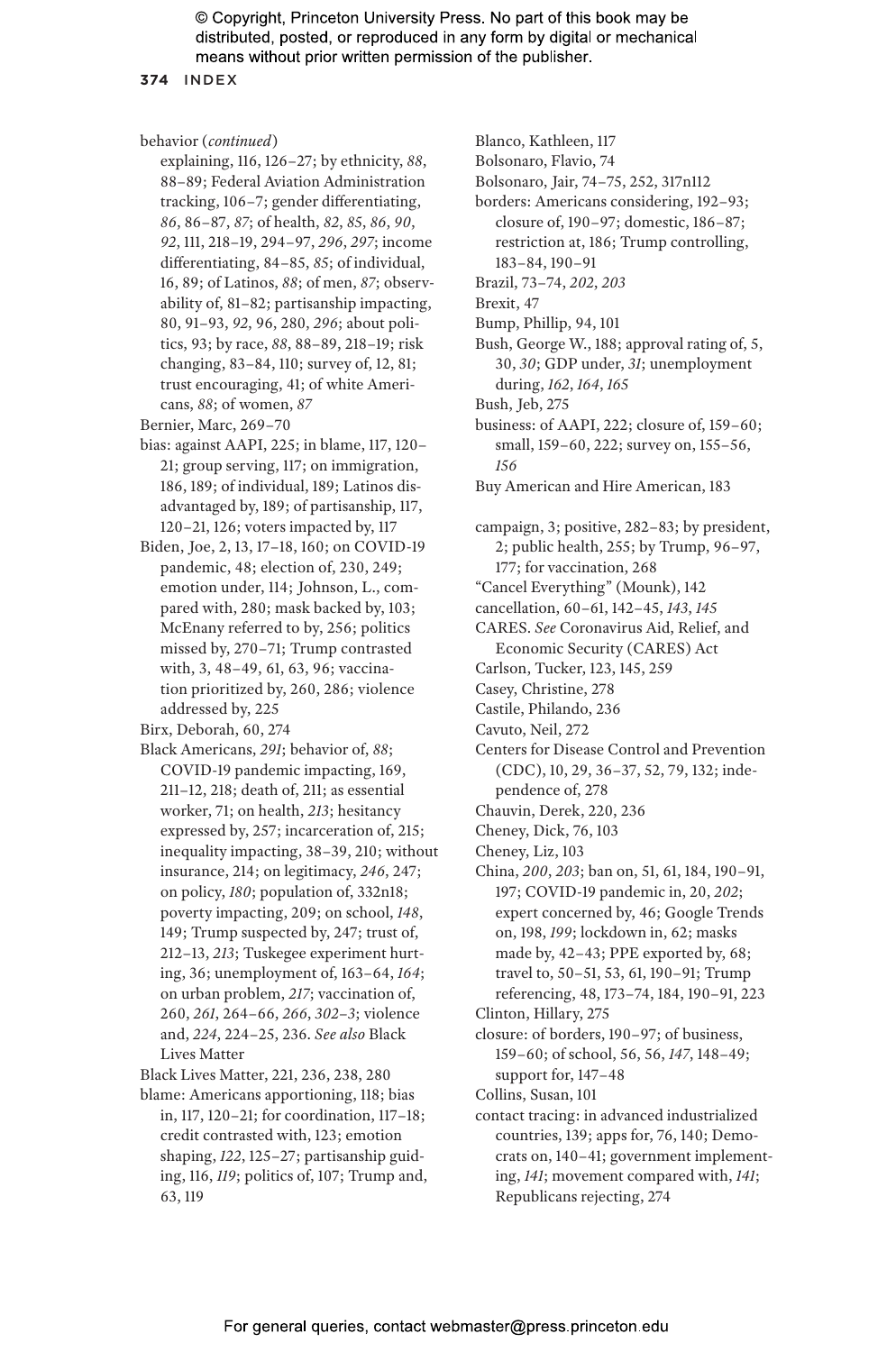### INDEX **375**

- coordination: blame for, 117–18; federal government shifting, 69–70; in high-income economies, 47; Trump refusing, 70
- coronavirus. *See* COVID-19 pandemic
- Coronavirus Aid, Relief, and Economic
- Security (CARES) Act, 65, 144 cost, 34–35, 40, 96, 281
- Cotton, Tom, 192, 225
- coverage, health care, 214
- COVID-19 pandemic, *13*, *175*, *177*; Americans in, 11–12, 60, 72–73, 78–79, 82–83, 91, 108; behavior influenced by, 89–91, *90*; Biden on, 48; Black Americans impacted by, 169, 211–12, 218; in Brazil, *202*; in China, 20, *202*; choice in, 64–65; communities of color impacted by, 88–89, 210–11; conservatives impacted by, 269–70; death from, 2, 4, 18, 269–70, 278–79, 287; debate on, 130, 158; delta variant within, 270; democracy and, 221, 229–52; economy in, 81, 159–61; election impacted by, 229–30, 243–44; elites in, 16; emotion created by, 105–6, 126; financial crisis compared with, 161, 164; flu compared with, 61–62, 258–59, 279; geography differentiating, 93–94; in Germany, 47; government impacting, 131, 141–42; immigration transformed by, 188–90, *190*, 207; in India, *202*; inequality demonstrated in, 71–72, 227; Latinos impacted by, 169, 216, 218; media discussing, 66; minoritized community impacted by, 211; mobility spreading, 184–85; omicron variant within, 18, 184; partisanship in, 10–11, 268, 272–73, 285–86; polarization in, 5–6, 8–9, 57–58; policy controlling, 173, 207–8; politicization of, 4–11, 49; politics of, 62, 230, 255–56, 284; precarity from, 172, 251–52; preconditions to, 5, 20–21, 43–44, 281; protest accelerated by, 221–22; race and, 163, 209–28, *217*; recession caused by, 181; Republicans in, 276; resilience in, 279–80; respondents on, 256–57; social issues during, 17; states containing, 161– 62; survey of, 11–14; testing for, 132–35, *133*, *135*; Trump in, 3, 44, 49–50, 58–60, 61; unemployment in, 167–68, *168*; in United Kingdom, *202*; in United States, 4, 45, *202*; as urban problem, 216–17, *217*; vaccination in, 253–54, 267 Cox, Spencer, 259 credit, 123, *124*, *125*

Cruz, Ted, 101, 256 Cummings, Dominic, 198 Cuomo, Andrew, 70, 239–40

- death: of Black Americans, 211; from COVID-19 pandemic, 2, 4, 18, 269–70, 278–79, 287; economy contrasted with, 101; from omicron variant, 285; in United States, 161–62; of Wilkinson, 269
- debate: on COVID-19 pandemic, 130, 158; on economy, 160; on government, 131; on immigration, 203–7, *205*, *206*; on masks, 237–38; partisanship explaining, 171; on policy, 172–81, *177*, *179*, *180*; in politics, 158, 160
- deflection, 57–67
- delay, of election: Americans on, 241–42; justification for, *244*; Republicans on, *241*; in right-wing news, 242, *243*; support for, 244–45; voting by mail contrasted with, 239–40
- delta variant, 270, 272
- democracy: accountability needed by, 120; COVID-19 pandemic and, 221, 229–52; election in, 17; health of, *250*, 251–52; January 6 insurrection assaulting, 249–50; partisanship impacting, 231–32; voters on, 252. *See also* liberty
- democratic backsliding, 251
- Democrats, 45–46; AIA of, 208; on contact tracing, 140–41; emotion of, *115*, 171; federal government backed by, 157–58; justification by, *244*; on legitimacy, *246*; on lockdown, *137*, 137–38; masks worn by, *102*; on National Guard, *138*, 138–39; power reduced by, 158; on regulation, *150*; on reopening, *145*; Republicans compared with, 57, 91–93, *92*, 96–98, *97*, *99*, 101, 105, 108, 111, 113–16, 121, 126–27, 136, *141*, *143*, 143–44, 151–53, *152*, 158, 166–70, *167*, *168*, 176, *177*, 178, *179*, *188*, 188–89, *190*, *193*, *195*, 201–2, *203*, *205*, *206*, *217*, *226*, *233*, 233–34, *237*, *243*, *246*, *250*, 251, 258, 285–86, *296*, *297*; school considered by, *147*; states led by, 70; in survey, 118; Trump pressuring, 59, 118–19, 154–55; on urban problem, *217*; on violence, *224*; violence concerning, 227; on voting by mail, *241*; worry of, *112*. *See also* Biden, Joe; Obama, Barack denial, 57–67 Denmark, 283
- DeSantis, Ron, 123, 204–5, 259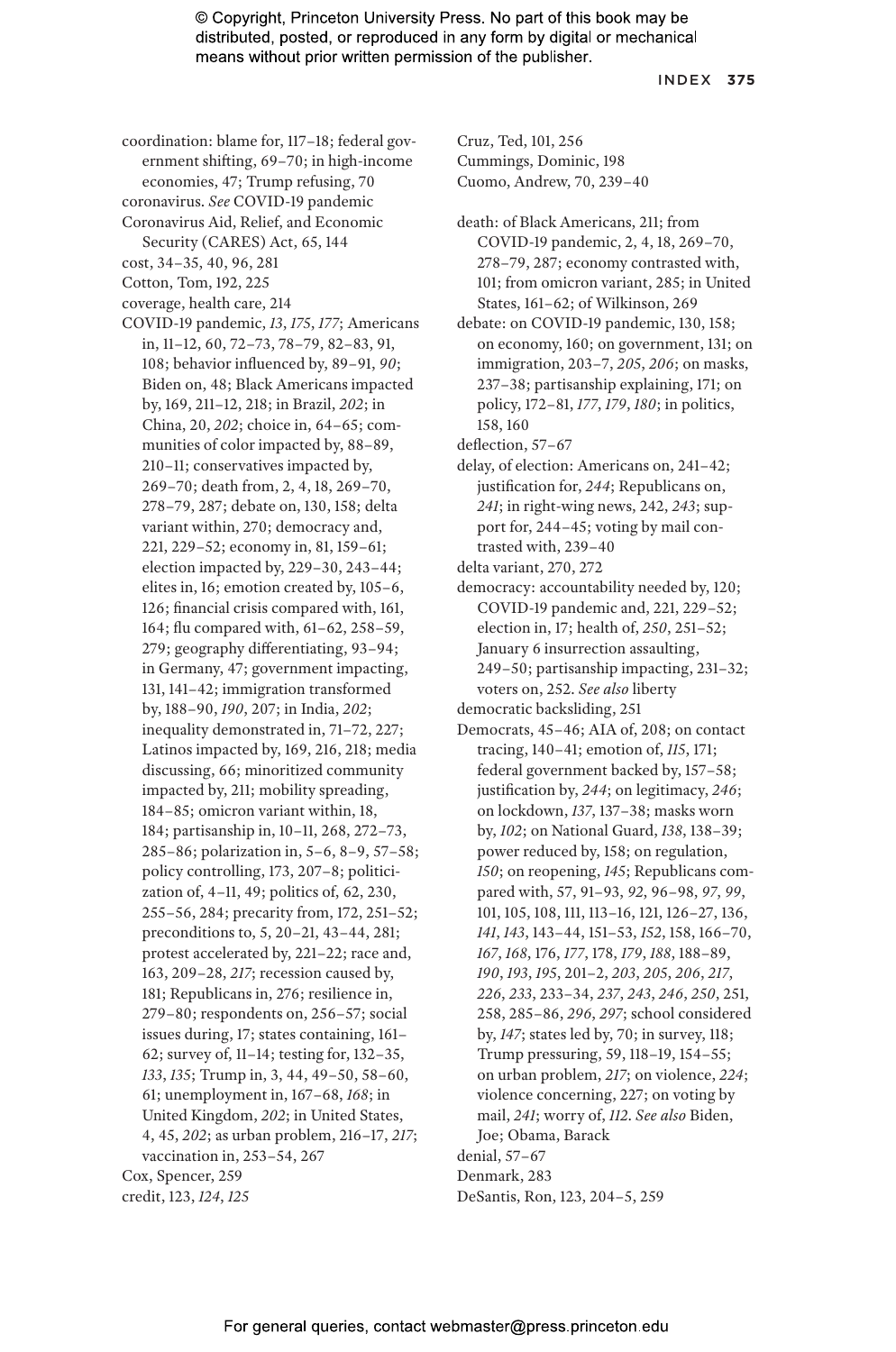**376** INDEX

Detroit, 209

- DeWine, Mike, 64, 239–40, 275 discrimination, 197–203, *199*, *200*, *202*, *203*
- distribution, 134
- Dodger Stadium, 128
- Ebola virus, 36–37
- economy: in COVID-19 pandemic, 81, 159–61; death contrasted with, 101; debate on, 160; partisanship and, *175*, 176–77, *177*; policy of, *175*; politics of, 181–82; president measured by, *31*; racial disparities sustained by, 214–15; reopening of, 95–96, 101, 143–44, 154, 238, 277; survey of, 174, *175*; Trump considering, 54–55, 172. *See also* business; highincome economies
- education: behavior differentiated by, 85–86, *86*; gender and, 319n16; income with, 318n14; respondents by, *291*. *See also* school
- election, 231, 276; Americans interpreting, 245–46; of Biden, 230, 249; COVID-19 pandemic impacting, 229–30, 243–44; in democracy, 17; impeachment contrasted with, 26; infrastructure of, 239; legitimacy of, 245–51, *246*; partisanship and, 248–49, 252; politicization of, 245; politics of, 239–45, *241*, *243*, *244*; right-wing news on, 247–48, *248*; Trump during, 273, 277. *See also* delay, of election; voting by mail
- emotion, 121; of Americans, 127; attitude formed by, 109; behavior explained by, 116, 126–27; under Biden, 114; blame shaped by, *122*, 125–27; COVID-19 pandemic creating, 105–6, 126; credit by, *125*; of Democrats, *115*, 171; elites cuing, 114; from experience, 107; leaders manufacturing, 107–8; partisanship differentiated by, 108; in politics, 107; of Republicans, *115*, 171; survey of, 114
- employment, *291*
- enforcement, *137*, 136–37
- entry ban: AIA backing, 194–95, *195*, 199– 200; attitude aligning with, 194; country of origin influencing, 197; nationality and, 201; partisanship explaining, 194, *195*, *203*; Republicans favoring, 193; support for, *193*, 194–96, *203*; to United States, 197
- essential worker, 71, 84, *124*, *125*
- ethnicity, *88*, 88–89, 165, *180*, 261. *See also* race
- Europe, 71, 104, 129
- European Union, 71
- eviction, 155–56, *156*
- expenditure, *34*
- experience, 107, 109–10
- expert: China concerning, 46; on immigration, 192; media contrasted with, 54; truth assured by, 274–75; women following, 87

family, 145–46

- Fauci, Anthony, 50, 101, 123, *124*, *125*
- FDA. *See* Food and Drug Administration

Federal Aviation Administration, 106–7

Federal Emergency Management Agency (FEMA), 43

- federal government: coordination shifted by, 69–70; Democrats backing, 157–58; health care in, 35; preference of, *156*; responsibility shifted by, 69–70; states contrasted with, 43, 67–68, 155–56, *156*; Trump hollowing, 29. *See also* president federalism, 67–73
- Federal Reserve, 172
- FEMA. *See* Federal Emergency Management Agency
- financial crisis, 2007–2009, 161, 164
- Floyd, George, 17, 220–22, 230, 236, 280
- flu, 61–62, 258–59, 279
- Food and Drug Administration (FDA), 129
- food pantry, 169
- foreclosure, 155–56, *156*
- fraud, 229–30, 240–41
- Frum, David, 55–56

Gaynor, Gloria, 78 GDP. *See* gross domestic product gender: behavior differentiated by, *86*, 86–87, *87*; education and, 319n16; income and, 319n16; preference by, 178, *180*; respondents by, *290*; support influenced

- by, 179–81; unemployment by, 164–65,
- *165*. *See also* men; women
- geography, 93–94
- Germany, 35, 47, 62, 67
- Gini coefficient, 37, *38*
- Google Trends, 198, *199*
- government, 116; Americans judging, 130; attitude on, 152–53; authority of, 136; contact tracing implemented by, *141*; COVID-19 pandemic impacted by, 131,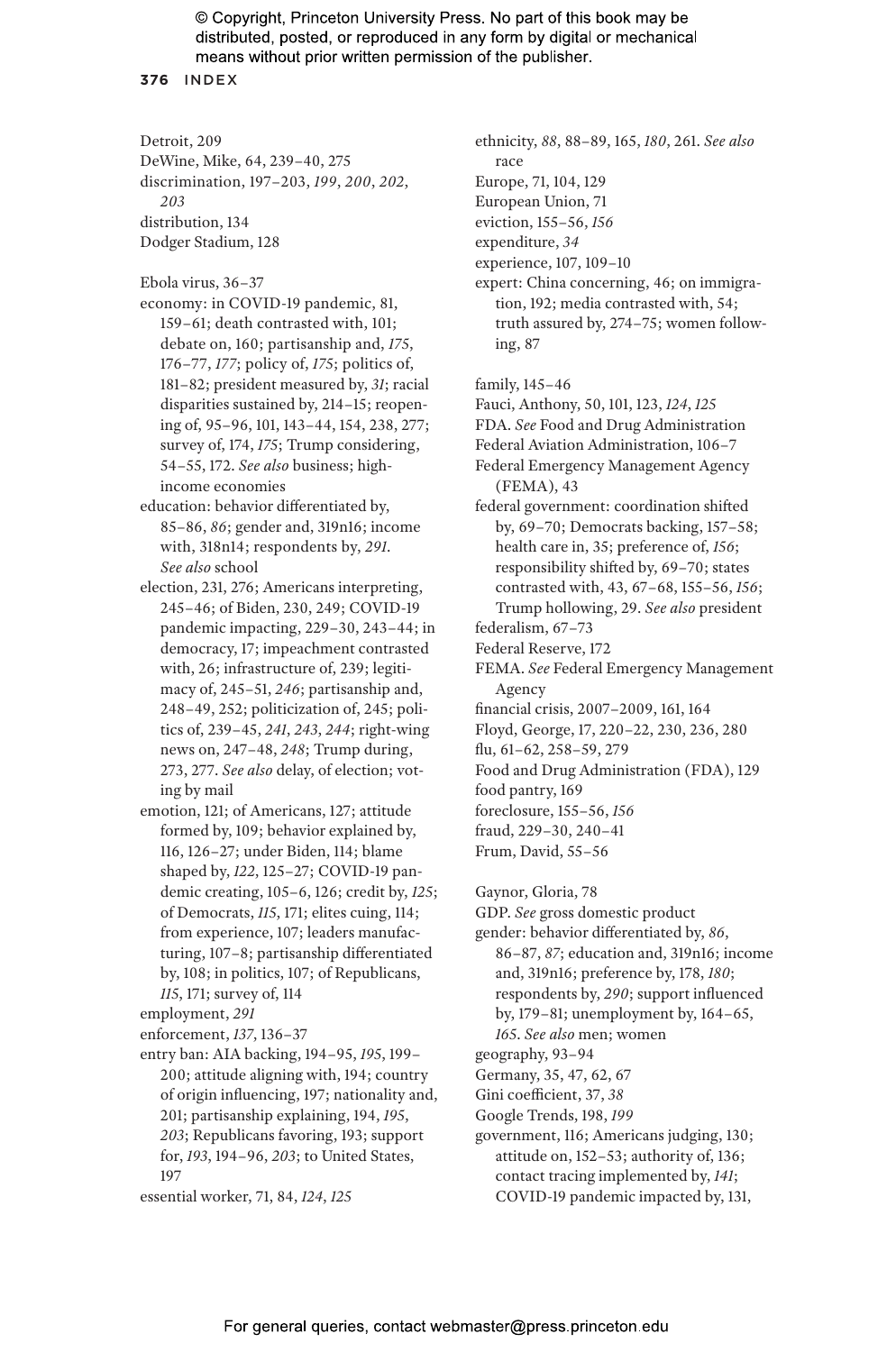### INDEX **377**

141–42; debate on, 131; expenditure by, *34*; movement monitored by, 140, *141*; partisanship over, 131; polarization undermining, 9; privacy considered by, 140; respondents on, 232; support of, 5, 156–57; Trump damaging, 32; trust in, 282–84; voters punishing, 117. *See also*

federal government; states

Gray, Freddie, 236

Great Britain. *See* United Kingdom

Great Depression, 5

Great Recession, 5, 280

gross domestic product (GDP), *31*, 31–32, *34*, *38*

- Hannity, Sean, 66–67
- Harris, Kamala, 103, 159
- hate crime, 223–24
- Hatfill, Steven, 55
- health: behavior of, *82*, *85*, *86*, *90*, *92*, 111, 218–19, 294–97, *296*, *297*; Black Americans on, *213*; of democracy, *250*, 251–52; inequality in, 211–12, 214–15, 227–228; Latinos on, *213*; partisanship attached to, 63–64, *97*, 98–100, *99*; race and, 39, 210–16, *213*, 227–228; racial disparities in, 210–16, *213*; respondents assessing, 212; right-wing news and, 98–100, *99*; white Americans on, *213*. *See also* COVID-19 pandemic
- health care, 32, *33*, *34*; coverage by, 214; Ebola virus displayed by, 36; in federal government, 35; inequality in, 35–38; insurance with, 34–35; politics of, 40; race and, 35–36; in United States, 33–34
- hesitancy, to vaccination, 256, 265; Black Americans expressing, 257; by partisanship, 257–59; Republicans undermined by, 259
- high-income economies: coordination in, 47; expenditure in, *34*; inequality in, 38; life expectancy in, *33*; mortality in, *33*; quality in, *33*; United States compared with, 32, 73

Hispanic people. *See* Latinos Hogan, Larry, 69, 275 hope, 121–22, *122*, *125*

identity, 6–8, 18–19, 22–23, 25 ideology, 7, *177* image management, 273–74 immigration: attitude on, 187, 189, *190*, *203*, *205*, *206*; ban on, 24–25; bias on, 186,

189; COVID-19 pandemic transforming, 188–90, *190*, 207; debate on, 203–7, *205*, *206*; expert on, 192; partisanship and, *188*, 188–90, *190*, *205*, *206*; politics of, 183–208; preference on, *188*; as risk, 197–98; support for, 204; Trump restricting, 183, 191–92. *See also* anti-immigrant attitudes

impeachment, 25–26, 45

incarceration, 215

- income: behavior differentiated by, 84–85, *85*; with education, 318n14; gender and, 319n16; inequality in, 37, *38*; of Latinos, 40; partisanship and, 294; respondents by, *291*
- independence, 278

India, *202*

- individual: behavior of, 16, 89; bias of, 189; choice of, 22; identity of, 6; partisanship impacting, 15; on regulation, 150; states contrasted with, 130; support of, 142–43; survey following, 14
- inequality, 41; of Americans, 40; belief shaped by, 148–49; Black Americans impacted by, 38–39, 210; cost producing, 35; COVID-19 pandemic demonstrating, 71–72, 227; in health, 211–12, 214–15, 227–228; in health care, 35–38; in high-income economies, 38; in income, 37, *38*; politics sustaining, 38–39, 221; in precarity, 169; of race, 218; in survey, 212; in unemployment, 165–66. *See also* racial disparities infrastructure, 239
- Ingraham, Laura, 45, 259
- injustice, 220–22
- in person voting, 230, 239
- Inskeep, Steve, 8
- Inslee, Jay, 59
- insurance, 34–35, 211–12, 214, 281

interest rate, 172

Italy, 62, 198, *199*, *200*

Janssen, 254 January 6 insurrection, 231, 249–50 job loss, 71 Johnson, Boris, 47, 58, 75, 198, 267 Johnson, Lyndon, 280

Klein, Ezra, 23 Kudlow, Larry, 51 Kushner, Jared, 69–70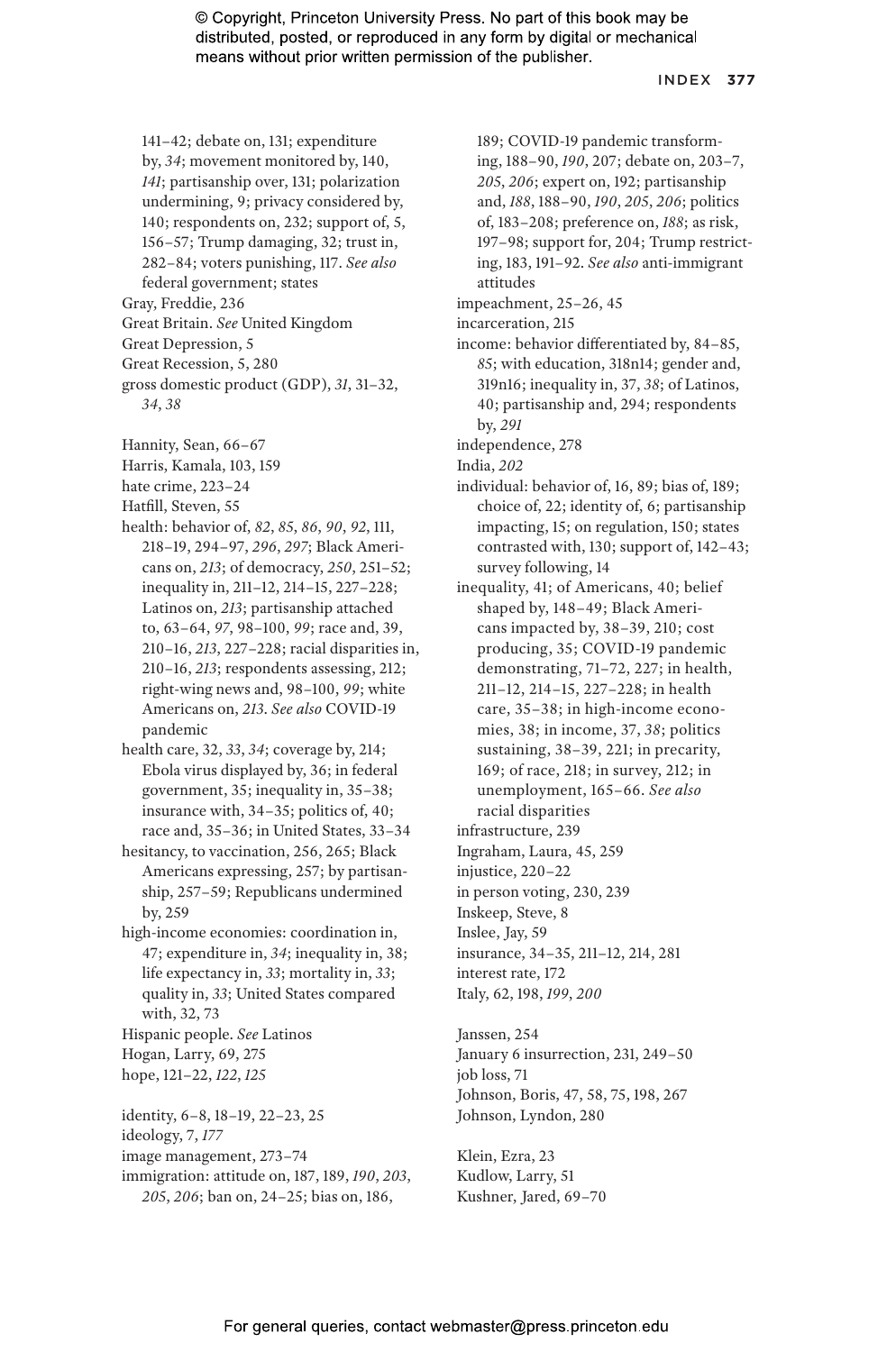**378** INDEX

lasso regression, 94–95, 101, 298–99

- Latinos, *291*; behavior of, *88*; bias disadvantaging, 189; COVID-19 pandemic impacting, 169, 216, 218; on health, *213*; income of, 40; without insurance, 211–12, 214; on legitimacy, *246*; on policy, *180*; on school, *148*; trust of, *213*; unemployment of, 38–39, 163–64, *164*; on urban problem, *217*; on vaccination, *261*, 261–62; on violence, *224*, 224–25
- laws, 152, *152*
- leaders, 273–74; attitude reflected by, 24; emotion manufactured by, 107–8; media amplifying, 65–66; party outshone by, 28; polarization favoring, 23. *See also* expert; president

learning from home, 145–46

- legitimacy: Black Americans on, *246*, 247; Democrats on, *246*; of election, 245–51, *246*; Latinos on, *246*; partisanship influencing, 246–47; politics of, 245–51; Republicans on, *246*; by right wing news, 248; white Americans on, *246*
- Leonhardt, David, 63
- liberty: Americans on, 234; authority and, 130, *233*; partisanship and, 232–39, *233*, *237*; politics revealed by, 234–35; power and, 232–39, *233*, *237*
- life expectancy, *33*
- Limbaugh, Rush, 53–54, 256
- Lipsitch, Marc, 196
- lockdown, 62, 74, 95, *137*, 136–38, *137*
- masks, 96, 110; availability of, 100–101; Biden backing, 103; China making, 42–43; choice on, 101–2; debate on, 237–38; Democrats wearing, *102*; in Europe, 104; FEMA seizing, 43; as microcosm, 100– 105, *102*; minority against, 104; partisanship differentiating, 104–5; politicization of, 100; at rally, 2; Republicans wearing, *102*; shortage of, 42–43; states needing, 68–69; Trump flouting, 102
- McConnell, Mitch, 101, 253, 259
- McEnany, Kayleigh, 256
- McMaster, Henry, 65
- media, *233*; Americans informed by, 66–67; conservative, 66; COVID-19 pandemic discussed by, 66; expert contrasted with, 54; leaders amplified by, 65–66; polarization in, 98; president in, 23–24; on protest, 236; Trump followed by, 53–54. *See also* right wing news

men: behavior of, *87*; on policy, *180*; unemployment of, *165* Merkel, Angela, 67 MERS. *See* Middle East respiratory syndrome Messonnier, Nancy, 54–55 Middle East respiratory syndrome (MERS), 47 Miller, Stephen, 183, 191 minoritized community, 211, 219–20 mobility, 184–85 Moderna, 254 moralization, 21 *Morbidity and Mortality Weekly Report*, 278 mortality, *33* "The Most American COVID-19 Failure Yet," 140 Mounk, Yascha, 63, 142 movement: Americans protecting, 139; ban cutting off, 185; contact tracing compared with, *141*; government monitoring, 140, *141*; states monitoring, *138*, 138–39. *See also* immigration; travel murder, 220–22 Murphy, Chris, 52

Murphy, Phil, 204

National Basketball Association, 60–61, 142 National Guard, *138*, 138–39 nationality, 197–203, *199*, *200*, *202*, 203, *203* nativism, 177–78 Navarro, Peter, 42–43, 46 Newsom, Gavin, 69, 79, 129, 159–60 9/11, 5 Nixon, Richard, 24 Noem, Kristi, 64

Obama, Barack, 92, 188; Affordable Care Act championed by, 39; approval rating of, 30, *30*; Ebola virus challenging, 36–37; pandemic response team created by, 37; Republicans criticizing, 119–20; in survey, 118; unemployment during, *162*, *164*, *165* O'Brien, Robert, 46 omicron variant: within COVID-19 pandemic, 18, 184; death from, 285; vaccination and, 286 Operation Warp Speed, 255, 276 optimism, 144–45, *145* Oster, Emily, 146

pandemic. *See* COVID-19 pandemic pandemic response team, 37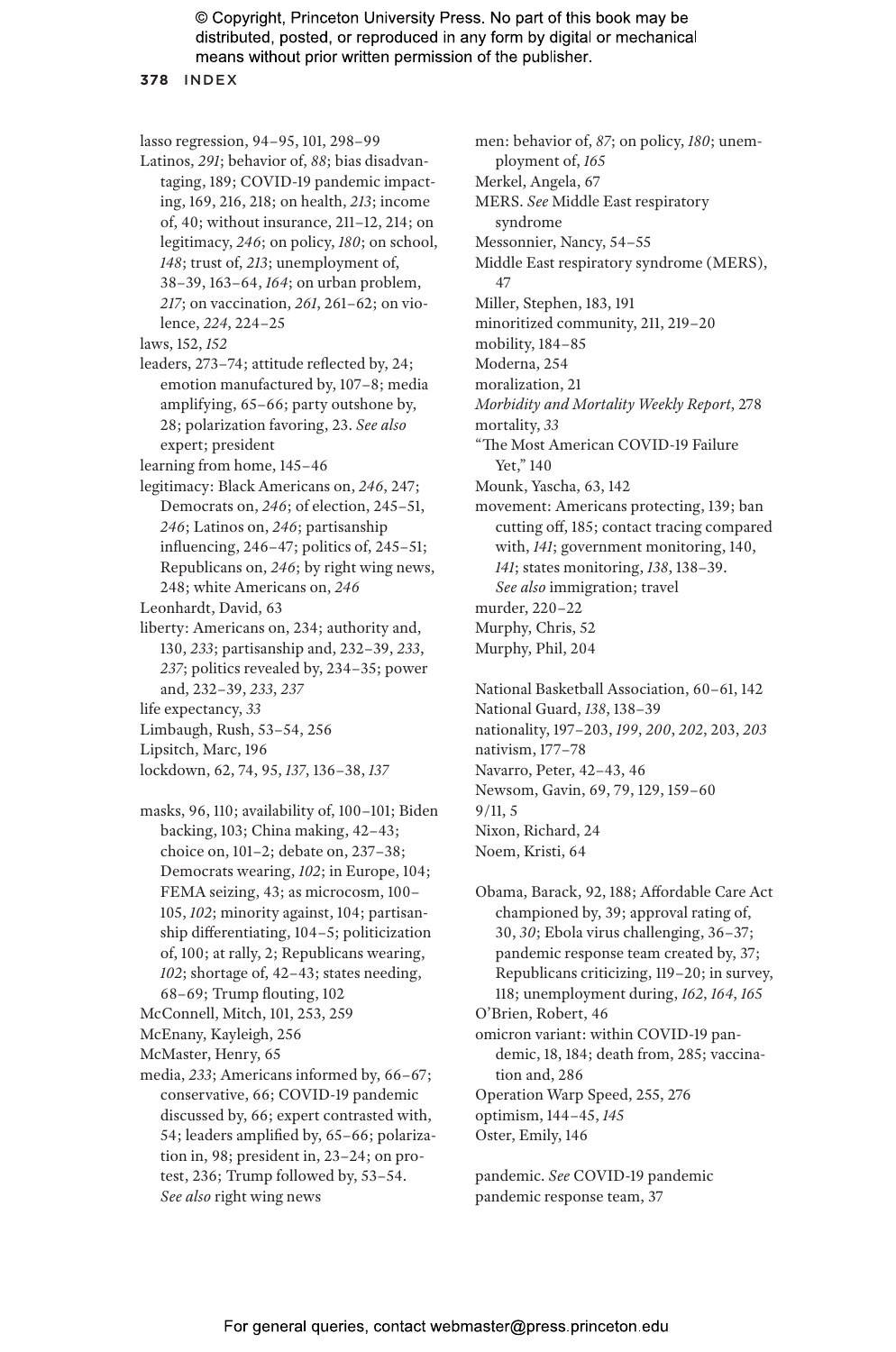#### INDEX **379**

partisanship: AIA and, 196–97, 200–201; of Americans, 157, 225, 238–39, 281, 287; attitude driven by, 130–31, 150–51, 286; authority revealing, 234–35; behavior impacted by, 80, 91–93, *92*, 96, 280, *296*; bias of, 117, 120–21, 126; blame guided by, 116, *119*; choice guided by, 22–23; in COVID-19 pandemic, 10–11, 268, 272–73, 285–86; debate explained by, 171; democracy impacted by, 231–32; durability of, 178, 234; economy and, *175*, 176–77, *177*; election and, 248–49, 252; of elites, 76; emotion differentiating, 108; entry ban explained by, 194, *195*, *203*; experience impacted by, 109–10; over government, 131; health attached to, 63–64, *97*, 98–100, *99*; hesitancy by, 257–59; hostility of, 22; as identity, 6–8, 18–19, 25; ideology compared with, 7, *177*; immigration and, 188, *188*, 188–90, *190*, *205*, *206*; income and, 294; individual impacted by, 15; lasso regression measuring, 298–99; legitimacy influenced by, 246–47; liberty and, 232–39, *233*, *237*; lockdown by, *137*, 136–37; masks differentiated by, 104–5; multiple regression isolating, 295; with polarization, 21–26; policy explained by, 171, 176, *177*, *179*, 204; in politics, 15, 76–77; power and, 232–39, *233*, *237*; precarity and, 169–70, *170*; preference impacted by, 15, 176–77; race and, 40, 149, *224*, 262; racial disparities exacerbated by, 40; reassurance contrasted with, 48; regulation shaped by, 149–50, *150*; respondents divided by, 123–25, *293*; right wing news on, 226, *226*; science contrasted with, 56; states shaped by, 70; support differentiated by, 206; testing and, 133, *135*; Trump demonstrating, 9–11, 63, 124–25; trust weakened by, 19; unemployment differentiated by, 166, *167*; urban problem by, *217*; vaccination differentiated by, 256, 264, 271; values contrasted with, 275; on violence, *226*; voting by mail differentiating, 242; worry and, 111–12. *See also* Democrats; Republicans Patrick, Dan, 145 Paycheck Protection Program, 172 Pence, Mike, 25, 60, 249 personal protective equipment (PPE): China exporting, 68; hospital requesting,

42; Kushner on, 69–70; responsibility for, 67–68; Trump and, 51; United States exporting, 68. *See also* masks

- Pfizer, 254, 255, 276
- polarization: affective, 21; Americans divided by, 6, 57, 271–72; in COVID-19 pandemic, 5–6, 8–9, 57–58; of elites, 26; government undermined by, 9; impeachment demonstrating, 25–26; leaders favored by, 23; in media, 98; partisanship with, 21–26; policy influenced by, 27, 187; politics influenced by, 21; Trump illustrating, 24–25, 272; in United Kingdom, 58, 105

police, 220–22

- policy, 341n31; attitude toward, 16–17, 135, 208; beneficiary of, 176; Black Americans on, *180*; COVID-19 pandemic controlled by, 173, 207–8; debate on, 172–81, *177*, *179*, *180*; of economy, *175*; justification for, 192; Latinos on, *180*; men on, *180*; by partisanship, *177*, *179*; partisanship explaining, 171, 176, 204; polarization explaining, 27, 187; preference on, 178, *180*; quality of, *33*; racialization of, 39; respondents agreeing with, 174; states relaxing, 103–4; support for, 174, 299; by Trump, 50–51; white Americans on, *180*; women on, *180*
- politicization: of COVID-19 pandemic, 4–11, 49; of election, 245; of masks, 100; politics differentiated from, 48–49; by president, 54
- politics: of accountability, 120; behavior about, 93; Biden missing, 270–71; of blame, 107; of COVID-19 pandemic, 62, 230, 255–56, 284; debate in, 158, 160; of economy, 181–82; of election, 239–45, *241*, *243*, *244*; emotion in, 107; of health care, 40; of immigration, 183–208; inequality sustained by, 38–39, 221; of legitimacy, 245–51; liberty revealing, 234–35; partisanship in, 15, 76–77; polarization influencing, 21; politicization differentiated from, 48–49; preference divorced from, 174; race and, 38–39, 260–66, *261*, *263*, *265*, *266*; of school, 146; support influenced by, 187; of vaccination, 17–18, 253–68, *261*, *263*, *265*, *266*, 268
- Pompeo, Mike, 51, 225
- postponing, of election, 231
- Pottinger, Matt, 51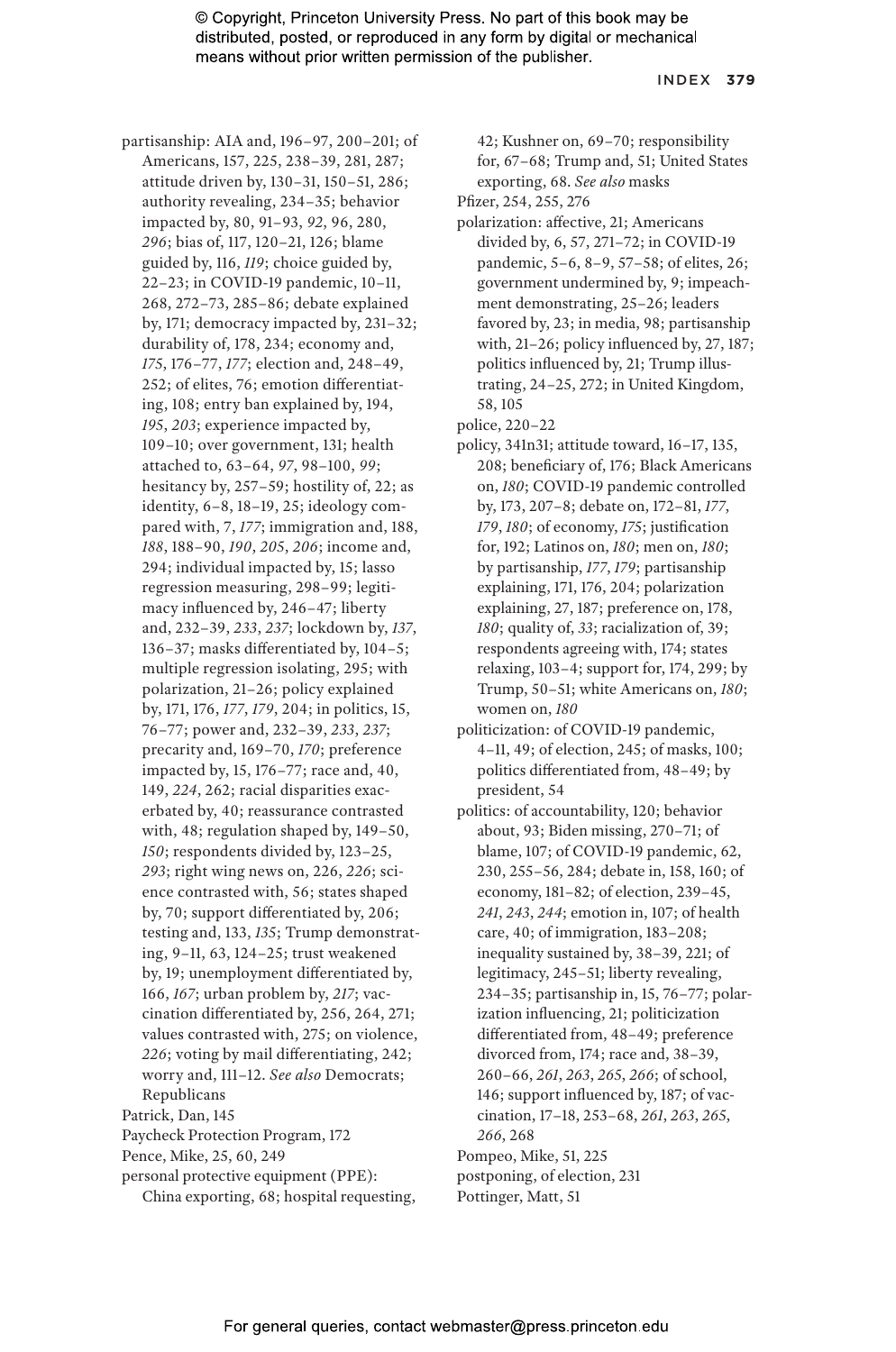**380** INDEX

- power: Democrats reducing, 158; liberty and, 232–39, *233*, *237*; partisanship and, 232–39, *233*, *237*; of president, 23, 252; Trump protecting, 28–29. *See also* authority
- PPE. *See* personal protective equipment
- precarity: of Americans, 168–69; from COVID-19 pandemic, 172, 251–52; inequality in, 169; minoritized community in, 219–20; partisanship and, 169–70, *170*
- preconditions, 15; adoption shaped by, 79–80; to COVID-19 pandemic, 5, 20–21, 43–44, 281; travel and, 185–86; in United States, 41
- president: approval rating of, *30*; campaign by, 2; economy measuring, *31*; in media, 23–24; politicization by, 54; power of, 23, 252; primaries for, 45; Republicans as, 274; responsibility abandoned by, 72; trust in, 92. *See also* Biden, Joe; Bush, George W.; Obama, Barack; Trump, Donald J.
- primaries, 45
- privacy, 140
- protest: Americans mobilizing, 95–96; Black Lives Matter mobilizing, 221, 238; COVID-19 pandemic accelerating, 221– 22; for Floyd, 236, 280; against injustice, 220–22; media on, 236; against police, 220–22; race and, 220–22; at rally, 2; Republicans on, 238
- public health communication, 282–83
- quarantine, *205*, *206*; DeSantis ordering, 204–5; in São Paolo, 74–75; states requiring, 79; white-collar, 95
- race: attitude influenced by, 219; behavior by, *88*, 88–89, 218–19; coverage by, 214; COVID-19 pandemic and, 163, 209–28, *217*; health and, 39, 210–16, *213*, 227–228; health care and, 35–36; incarceration and, 215; inequality of, 218; narrative of, 215–16; partisanship and, 40, 149, *224*, 262; politics and, 38–39, 260–66, *261*, *263*, *265*, *266*; preference by, 178, *180*; protest and, 220–22; respondents by, *291*; risk by, *148*; school by, *148*; trust differentiated by, 212–13, *213*; unemployment and, 163–64, *164*, 181; urban problem describing, 216–17, *217*; vaccination and, 261. *See also* Black Americans; Latinos; white Americans
- racial disparities: economy sustaining,
	- 214–15; in health, 210–16, *213*; partisanship exacerbating, 40
- racialization, 39
- racial priming, 199
- rally, 1–3, 96
- ratio, P90/P10, 37, *38*
- Ray, Rashawn, 210
- reassurance, 48, 50
- 
- recession, 5, 181, 280 Redfield, Robert, 50, 221
- 
- regression, 94, *152*, 179, 226, 294–98 regulation, 149–53, *150*
- remote work, 71, 84
- reopening: Democrats on, *145*; of economy, 95–96, 101, 143–44, 154, 238, 277; optimism toward, 144–45, *145*; Republicans on, 144, *145*, 147; of school, 146
- Republicans: attitude of, 76; contact tracing rejected by, 274; cost agitating, 96; in COVID-19 pandemic, 276; on delay, *241*; Democrats compared with, 57, 91–93, *92*, 96–98, *97*, *99*, 101, 105, 108, 111, 113–16, 121, 126–27, 136, *141*, *143*, 143–44, 151–53, *152*, 158, 166–70, *167*, *168*, 176, *177*, 178, *179*, *188*, 188–89, *190*, *193*, *195*, 201–2, *203*, *205*, *206*, *217*, *226*, *233*, 233–34, *237*, *243*, *246*, *250*, 251, 258, 285–86, *296*, *297*; elites cuing, 65; emotion of, *115*, 171; entry ban favored by, 193; hesitancy undermining, 259; justification by, *244*; on legitimacy, *246*; on lockdown, *137*, 137–38; masks worn by, *102*; on National Guard, *138*, 138–39; Obama criticized by, 119–20; as president, 274; on protest, 238; on regulation, *150*; on reopening, 144, *145*, 147; school considered by, *147*; Tennessee Department of Health pressured by, 259; on testing, 133–34; Trump appealing to, 64, 277; on urban problem, *217*; against vaccination, 256; on violence, *224*; on voting by mail, *241*, 243; worry of, *112*. *See also* Bush, George W. resilience, 279–80
- respondents: by age, *290*; on citizen, 235; on COVID-19 pandemic, 256–57; dropping out by, 218; by education, *291*; by employment, *291*; by gender, *290*; on government, 232; health assessed by, 212; by income, *291*; by marital status, *291*; partisanship dividing, 123–25, *293*; policy agreed with by, 174; by race, *291*; by states, *292–93*; in survey, 90–91; by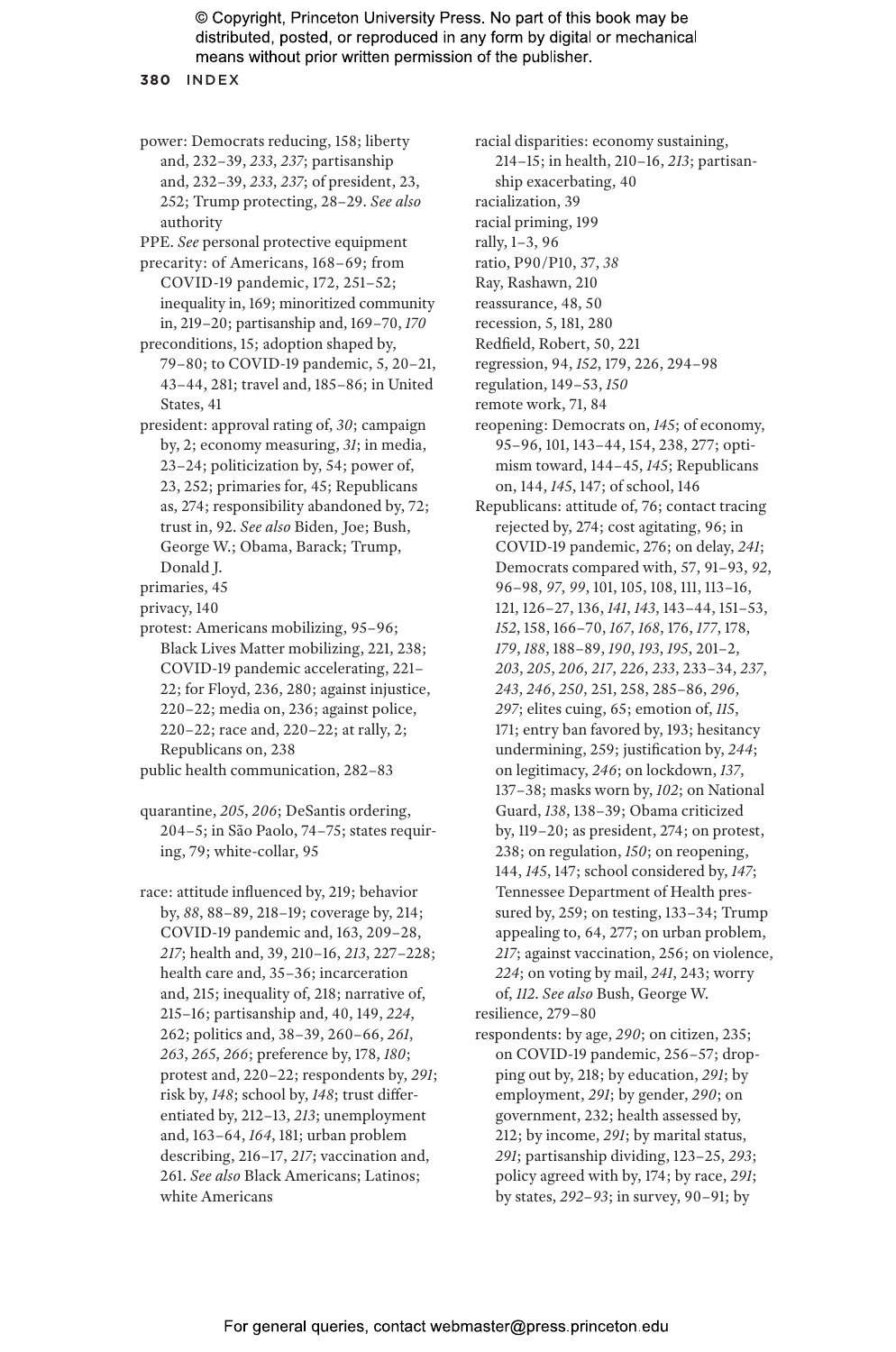### INDEX **381**

urban-rural status, *292*; on violence, 223–25

- restriction, 152, *152*, 186
- right wing news, 335n54; delay in, 242, *243*; on election, 247–48, *248*; health and, 98–100, *99*; legitimacy by, 248; on partisanship, 226, *226*; voting by mail in, 242, *243*
- risk: Americans considering, 146–47, *147*; behavior changed by, 83–84, 110; to Hargrove, 209–10; immigration as, 197–98; by race, *148*; of school, *147*. *See also* precarity
- Rittenhouse, Kyle, 236
- Sanders, Bernie, 144
- São Paolo, Brazil, 74–75
- SARS-CoV-2 virus. *See* COVID-19 pandemic
- Schneiker, Andrea, 30–31
- Scholz, Olaf, 182
- school, 145, 147, *148*, *291*; Black Americans on, *148*, 149; closure of, 56, *147*, 148–49; Democrats considering, *147*; Latinos on, *148*; politics of, 146; by race, *148*; reopening of, 146; Republicans considering, *147*; risk of, *147*; white Americans on, *148*
- Schwarzenegger, Arnold, 76
- *Science* (journal), 65
- Shearer, Michael, 52–53
- shelter at home, 80–81
- Shih-Chung, Chen, 275
- shooting spree, in Atlanta, 224
- shortage, 42–43, 78
- "Sick People across the U.S. Say They Are Being Denied the Coronavirus Test," 133
- Slaoui, Moncef, 255
- SNAP. *See* Supplemental Nutritional Assistance Program
- South Korea, 47, 62
- states, 299, *300–301*, *302–3*; Americans compared with, 8; COVID-19 pandemic contained by, 161–62; credit to, 123; Democrats leading, 70; federal government contrasted with, 43, 67–68, 155–56, *156*; federalism and, 67–73; good and services curbed by, 185; individual contrasted with, 130; mask needed by, 68–69; movement monitored by, *138*, 138–39; National Guard mobilized by, *138*, 138–39; partisanship shaping, 70; policy relaxed by, 103–4; preference of, *156*; quarantine required by, 79; respondents by, *292–93*; travel limited by, 184
- stay-at-home orders, 11, 95
- Stop AAPI Hate, 223
- stress, 108–9
- superspreader event, 3, 144
- Supplemental Nutritional Assistance Program (SNAP), 171
- supply chain, 42–43
- support: for activist stance, 174–75; Americans organizing, 280; for authority, *138*; for ban, *193*, 201, 203; for cancellation, 143, *143*; for closure, 147–48; for delay, 244–45; for entry ban, *193*, 194–96, *203*; gender influencing, 179–81; of government, 5, 156–57; for immigration, 204; of individual, 142–43; insurance increasing, 281; partisanship differentiating, 206; for policy, 174, 299; politics influencing, 187; for Trump, 29–30, *265*, *300–301* Sweden, 48
- Taiwan, 54
- Tang, Audrey, 54
- Taylor, Breonna, 220, 236
- Tennessee Department of Health, 259
- testing: age and, *135*; of Americans, 62, 129; at-home, 129; CDC rejecting, 132; for COVID-19 pandemic, 132–35, *133*, *135*; distribution of, 134; at Dodger Stadium, 128; mass, 128–29, 132; partisanship and, 133, *135*; Republicans on, 133–34; United States without, 52–54
- "This Is Trump's Fault" (Frum), 55–56
- travel: ban on, 37, 53, 61, 184–87, 195, *205*; to China, 50–51, 53, 61, 190–91; interstate, 203–4; preconditions and, 185–86; states limiting, 184; to United States, 184. *See also* immigration
- Trump, Donald J., 1, 27–28, 37, 43, 160; anger and, 121–22; approval rating of, *30*, 30–31; ban boasted by, 51, 61, 184, 190–91, 197; Biden contrasted with, 3, 48–49, 61, 63, 96; Black Americans suspecting, 247; blame and, 63, 119; Bolsonaro, J., compared with, 74–75; borders controlled by, 183–84, 190–91; campaign by, 96–97, 177; CARES Act signed by, 65; China referenced by, 48, 173–74, 184, 190–91, 223; choice by, 274; coordination refused by, 70; in COVID-19 pandemic, 3, 44, 49–50, 58–60, 61; credit to, 123, *124*, *125*; Democrats pressured by, 59, 118–19, 154–55; economy considered by, 54–55, 172; during election, 273, 277;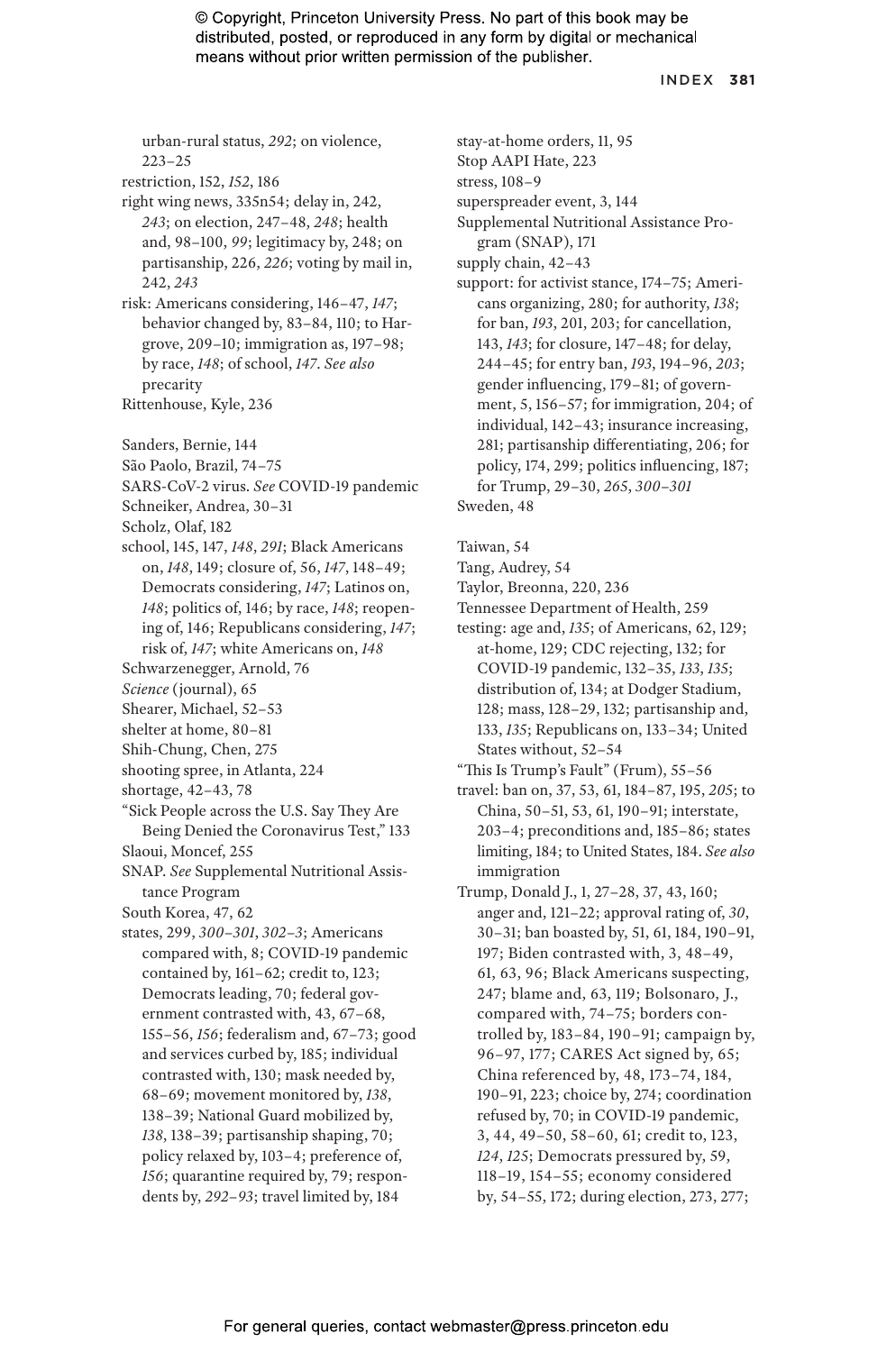#### **382** INDEX

Trump, Donald J. (*continued*)

federal government hollowed by, 29; fraud claimed by, 229, 240–42; GDP under, *31*, 31–32; government damaged by, 32; image management considered by, 273–74; immigration restricted by, 183, 191–92; impeachment of, 25–26; masks flouted by, 102; media following, 53–54; Messonnier undercutting, 55; narrative outpacing, 51–52, 56–57, 60; nativism captured by, 177–78; partisanship demonstrated by, 9–11, 63, 124–25; Pfizer accused by, 255, 276; polarization illustrated by, 24–25, 272; policy by, 50–51; power protected by, 28–29; PPE and, 51; reassurance by, 50; Republicans appealed to by, 64, 277; responsibility of, 153–54; support for, 29–30, *265*, *300–301*; unemployment during, *162*, *164*, *165*; United States differentiated by, 9–10; vaccination impacted by, 262–66, *263*, *265*, *300–301*; voters for, 39–40, 277; at Walter Reed National Medical Center, 3

- trust: behavior encouraged by, 41; of Black Americans, 212–13, *213*; of citizen, 75–76, 283; in government, 282–84; in institution, 212, *213*; in Johnson, B., 75; of Latinos, *213*; moralization impacting, 21; partisanship weakening, 19; in president, 92; race differentiating, 212–13, *213*; of white Americans, *213*
- Tulsa, Oklahoma, 1–3, 96
- Tuskegee experiment, 36
- unemployment, *291*, 327n6, 327n12; of AAPI, *164*; Americans filing for, 161; of Black Americans, 163–64, *164*; during Bush, G., *162*, *164*, *165*; in COVID-19 pandemic, 167–68, *168*; by gender, 164–65, *165*; inequality in, 165–66; of Latinos, 38–39, 163–64, *164*; of men, *165*; during Obama, *162*, *164*, *165*; partisanship differentiating, 166, *167*; race and, 163–64, *164*, 181; survey of, 170; during Trump, *162*, *164*, *165*; of white Americans, *164*; of women, *165*, 170
- United Kingdom, 198, *199*, *200*, *203*, 267; cost controlled in, 34–35; COVID-19 pandemic in, *202*; polarization in, 58, 105; United States compared with, 47–48
- United States: advanced industrialized countries contrasted with, 139–40, 161–63, *162*, 173, 182; Brazil compared with, 73–74; COVID-19 pandemic in, 4,

45, *202*; death in, 161–62; entry ban to, 197; European Union compared with, 71; Germany compared with, 35; health care in, 33–34; high-income economies compared with, 32, 73; PPE exported to, 68; preconditions in, 41; without testing, 52–54; travel ban to, 184; Trump differentiating, 9–10; United Kingdom compared with, 47–48; vaccination outside, 254. *See also* Americans

urban problem, COVID-19 pandemic as, 216–17, *217*

urban-rural status, *292*

- vaccination: Biden prioritizing, 260, 286; of Black Americans, 260, *261*, 264–66, *266*, *302–3*; Bolsonaro, J., and, 317n112; campaign for, 268; in COVID-19 pandemic, 253–54, 267; Cruz on, 255–56; with delta variant, 272; Latinos on, *261*, 261–62; McConnell on, 253; omicron variant and, 286; partisanship differentiating, 256, 264, 271; politics of, 17–18, 253–68, *261*, *263*, *265*, *266*, 268; of population, 254– 55, 267–68; race and, 261; side effects from, 338n27; Trump impacting, 262–66, *263*, *265*, *300–301*; outside United States, 254; white Americans on, *261*, 261–62. *See also* hesitancy, to vaccination
- Valentine, Phil, 270
- ventilators, 154
- Véran, Olivier, 275
- Vietnam War, 24
- violence: against AAPI, 222–27, *224*, *226*; AAPI on, *224*, 224–25; Biden addressing, 225; Black Americans and, *224*, 224–25, 236; Democrats concerned with, 227; Democrats on, *224*; Latinos on, *224*, 224–25; partisanship on, *226*; Republicans on, *224*; respondents on, 224–25; white Americans on, *224*
- voters, 104, 211; accountability evaluated by, 116–17, 120; bias impacting, 117; on democracy, 252; fraud of, 230, 240–41; government punished by, 117; for Trump, 39–40, 277
- voting by mail: delay contrasted with, 239–40; Democrats on, *241*; fraud and, 240–41; partisanship differentiated by, 242; in person voting compared with, 239; postponing contrasted with, 231; Republicans on, *241*, 243; in right-wing news, 242, *243*; in survey, 241